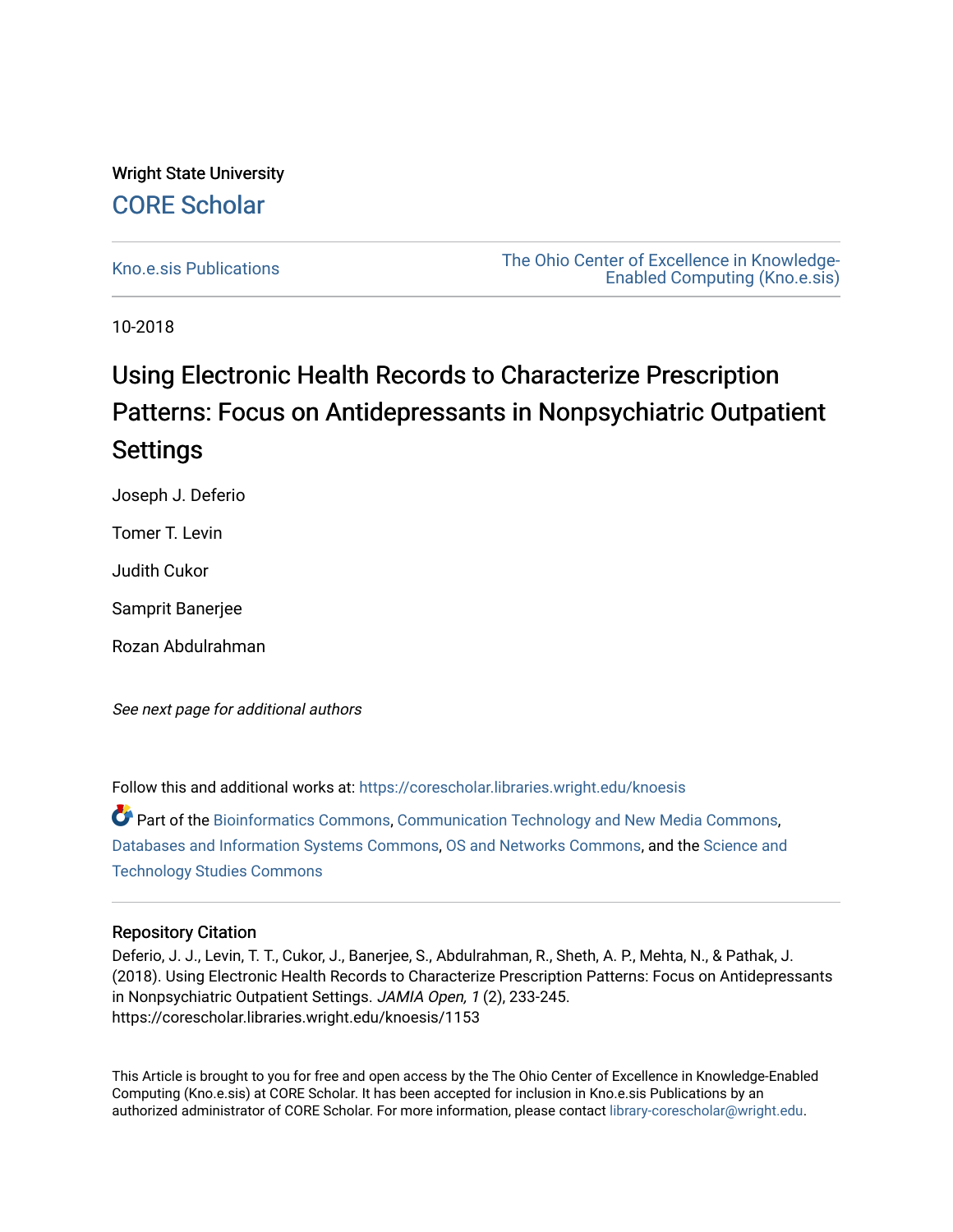## Authors

Joseph J. Deferio, Tomer T. Levin, Judith Cukor, Samprit Banerjee, Rozan Abdulrahman, Amit P. Sheth, Neel Mehta, and Jyotishman Pathak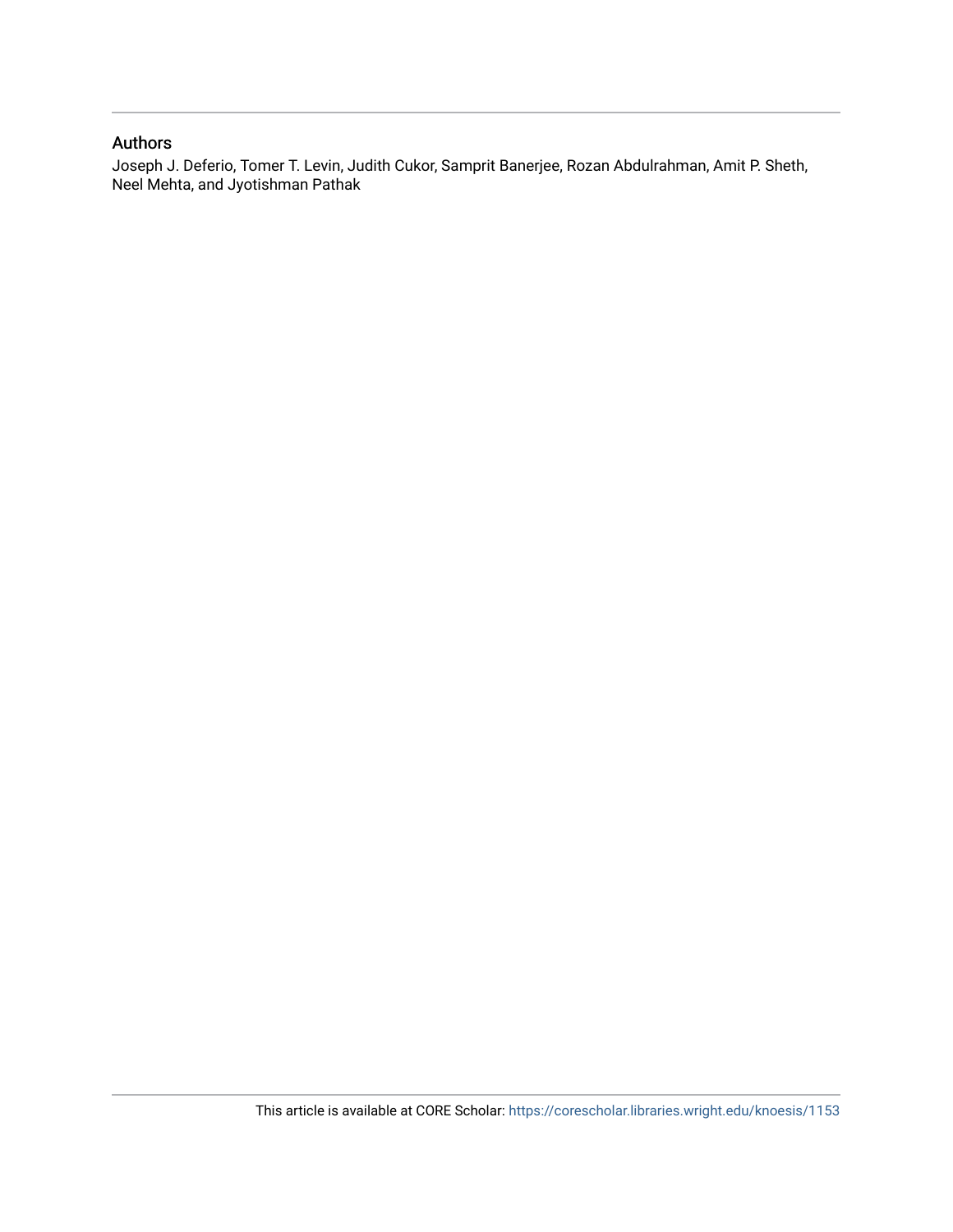

**OXFORD** 

# Research and Applications

# Using electronic health records to characterize prescription patterns: focus on antidepressants in nonpsychiatric outpatient settings

# Joseph J. Deferio,<sup>1</sup> Tomer T. Levin,<sup>2</sup> Judith Cukor,<sup>3</sup> Samprit Banerjee,<sup>1</sup> Rozan Abdulrahman,<sup>1</sup> Amit Sheth,<sup>4</sup> Neel Mehta, $5$  and Jyotishman Pathak<sup>1</sup>

<sup>1</sup>Department of Healthcare Policy and Research, Weill Cornell Medicine, Cornell University, New York, New York, USA, <sup>2</sup>Beacon Health Options, New York, New York, USA, <sup>3</sup>Department of Psychiatry, Collaborative and Integrative Care, Weill Cornell Medicine, Cornell University, New York, New York, USA, <sup>4</sup>Kno.e.sis Center, Wright State University, Dayton, Ohio, USA and <sup>5</sup>Department of Anesthesiology, Pain Medicine/Management, Weill Cornell Medicine, Cornell University, New York, New York, USA

Corresponding Author: Jyotishman Pathak, PhD, Department of Healthcare Policy and Research, Weill Cornell Medicine, 425 E 61 ST, Suite 301, New York, NY 10065, USA (pathak@med.cornell.edu)

Received 12 April 2018; Revised 13 July 2018; Editorial Decision 10 August 2018; Accepted 30 August 2018

#### ABSTRACT

Objective: To characterize nonpsychiatric prescription patterns of antidepressants according to drug labels and evidence assessments (on-label, evidence-based, and off-label) using structured outpatient electronic health record (EHR) data.

Methods: A retrospective analysis was conducted using deidentified EHR data from an outpatient practice at a New York City-based academic medical center. Structured "medication–diagnosis" pairs for antidepressants from 35 325 patients between January 2010 and December 2015 were compared to the latest drug product labels and evidence assessments.

Results: Of 140 929 antidepressant prescriptions prescribed by primary care providers (PCPs) and nonpsychiatry specialists, 69% were characterized as "on-label/evidence-based uses." Depression diagnoses were associated with 67 233 (48%) prescriptions in this study, while pain diagnoses were slightly less common (35%). Manual chart review of "off-label use" prescriptions revealed that on-label/evidence-based diagnoses of depression (39%), anxiety (25%), insomnia (13%), mood disorders (7%), and neuropathic pain (5%) were frequently cited as prescription indication despite lacking ICD-9/10 documentation.

Conclusions: The results indicate that antidepressants may be prescribed for off-label uses, by PCPs and nonpsychiatry specialists, less frequently than believed. This study also points to the fact that there are a number of off-label uses that are efficacious and widely accepted by expert clinical opinion but have not been included in drug compendia. Despite the fact that diagnosis codes in the outpatient setting are notoriously inaccurate, our approach demonstrates that the correct codes are often documented in a patient's recent diagnosis history. Examining both structured and unstructured data will help to further validate findings. Routinely collected clinical data in EHRs can serve as an important resource for future studies in investigating prescribing behaviors in outpatient clinics.

Key words: antidepressants, prescription patterns, EHR, outpatient

V<sup>C</sup> The Author(s) 2018. Published by Oxford University Press on behalf of the American Medical Informatics Association.

This is an Open Access article distributed under the terms of the Creative Commons Attribution Non-Commercial License (http://creativecommons.org/licenses/by-nc/4.0/), which permits non-commercial re-use, distribution, and reproduction in any medium, provided the original work is properly cited. For commercial re-use, please contact journals.permissions@oup.com 233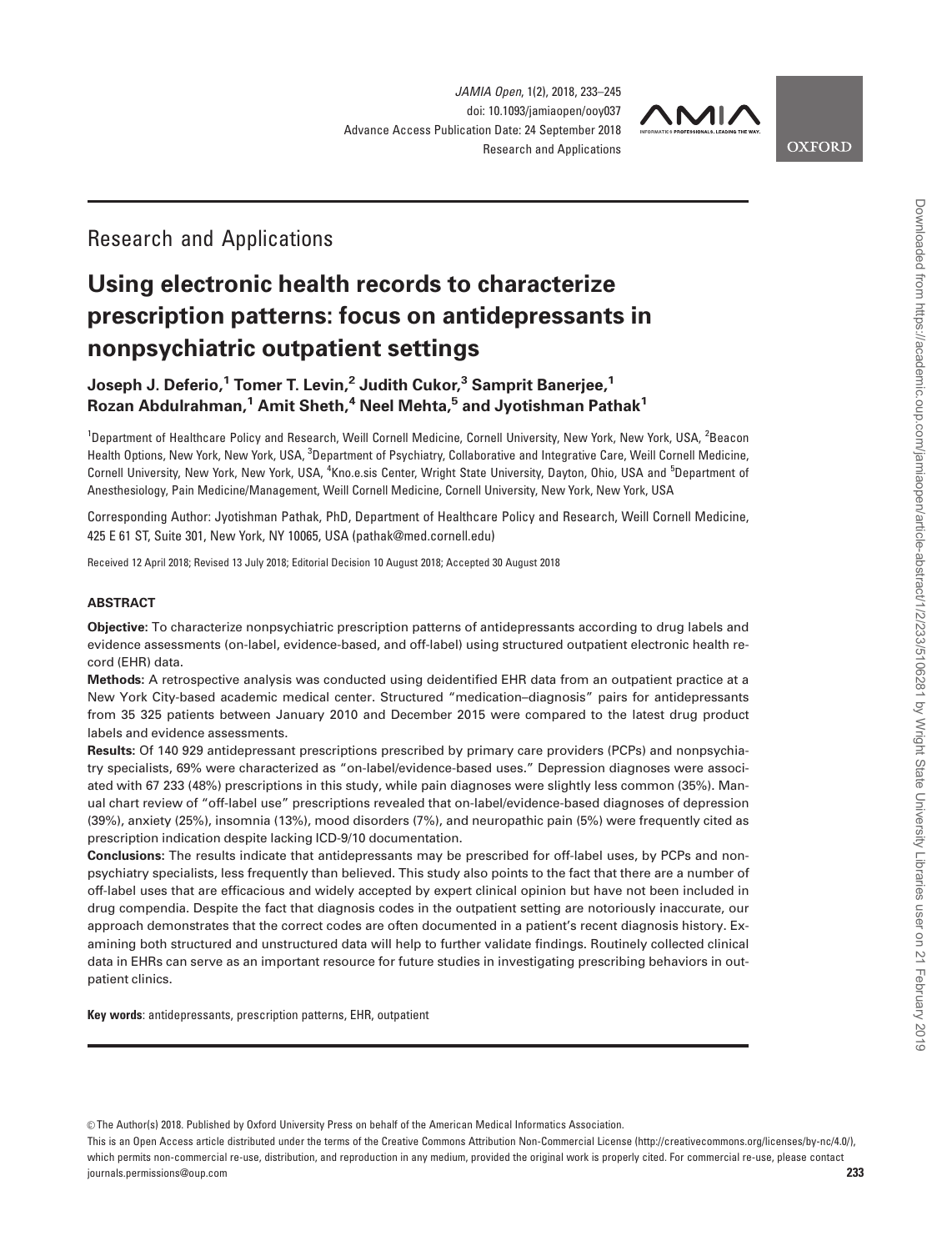#### INTRODUCTION

In the United States (US), treatment for depression is increasingly occurring outside of traditional contexts and predominantly in the primary care setting. $1-4$  The collaborative and integrative care movement embraces the expansion of treatment across broader medical populations but also emphasizes a team-based approach, involving psychiatrists as consultants—thereby improving care and widening of the arc of nonpsychiatrists who prescribe antidepressants.<sup>3,4</sup> Despite its promise, collaborative care has yet to become standard practice—thus understanding the patterns of medication prescribing by primary care providers (PCPs) and nonpsychiatric specialists is important because it remains unclear as to how antidepressants are being prescribed in this setting.

The prescribing patterns of nonpsychiatrists are of particular importance because the prevalence of antidepressant medication use is rising in the US. $5-7$  This increase is partly driven by a greater number of medications on the market,<sup>[8](#page-13-0)</sup> improved public acceptance of psy-chiatric drugs,<sup>[9](#page-13-0)</sup> and a broadening of the clinical indications. According to the Centers for Disease Control and Prevention, use of antidepressants has increased nearly 5-fold in the US since the 1980s, and roughly 12% of the adult population are now taking these medications.[10](#page-13-0),[11](#page-13-0) Antidepressants are primarily designed to treat depression and anxiety, but they are commonly prescribed for related problems such as chronic pain, $12$  neuropathies,  $13,14$ insomnia, $15,16$  and eating disorders.<sup>[17](#page-14-0)</sup> Prescriptions for indications other than those approved by the US Food and Drug Administration (FDA) are considered to be "off-label," and have been estimated to occur at nearly 30% or higher for antidepressant medications.<sup>18-20</sup> However, the drug label is not always a comprehensive indicator of a medication's use. In fact, drug labels and evidence assessments are frequently determined by pharmaceutical marketing strategies, incentives for research and development, and the cost of randomized controlled trials (RCTs).

Despite an increase in antidepressant prescriptions, there is limited knowledge on trends in prescribing by PCPs and nonpsychiatric specialists.<sup>[6](#page-13-0)[,20](#page-14-0)</sup> For instance, the risk/benefit ratios of most off-label uses are variable, thus there is added benefit to understanding "real-world" prescription patterns with respect to drug labels and evidence assessments. Electronic health records (EHRs) routinely collect data on prescription patterns across all care settings including outpatient and inpatient practices, and emergency departments, and may provide further insight into clinical use of medications. Additionally, EHRs provide a platform for longitudinal data collection covering a wide range of phenotypic expressions via both structured data and unstructured clinical text. Therefore, the primary goal of our study is to characterize nonpsychiatric outpatient prescriptions of antidepressants using structured diagnosis data from EHRs.

#### **METHODS**

#### Study design

This retrospective study was conducted using outpatient EHR data (Epic Systems®) at a large New York City-based academic medical center. The EHR data repository was queried to retrieve demographics, encounter, diagnosis, and associated medication data for outpatients who had received antidepressants. $^{21}$  As of July 2016, there were 123 702 unique patients who had been prescribed a total of 401 734 unique prescriptions of antidepressant medications.

This study, however, included only those antidepressant prescriptions actively written for individuals aged  $\geq$ 18 between

January 1, 2010 and December 31, 2015—to capture more than 5 full years of data during a period in which the EHR Computerized Provider Order Entry (CPOE) use was predominant. We queried prescriptions issued at the institution's outpatient practices (stored as a structured data element in the EHR data repository) and not those documented as historical medications because of potential recall biases and inaccurate association of indications for each prescription. Antidepressant medications were identified using national drug codes (NDC) located in the Healthcare Effectiveness Data and Information Set (HEDIS) 2016 final NDC lists.<sup>[22](#page-14-0)</sup> The HEDIS lists are provided by the National Committee for Quality Assurance (NCQA) and represent unique codes for distinct combinations of drug ingredients, strength, and route. Structured diagnoses were coded according to the International Classification of Diseases, Ninth and Tenth Revisions, Clinical Modification (ICD-9-CM/ICD-10-CM). Both ICD-9 and ICD-10 codes are available for all diagnoses in the EHR system due to extensive code mapping completed at the institution during the code transition period surrounding October 2015. However, given that the transition occurred at the end of the study period, our syntax searched for relevant ICD-9 codes prior to ICD-10. We excluded all prescriptions that had been issued by physicians, certified nurse practitioners and other healthcare providers with prescribing privileges from the Department of Psychiatry, choosing instead to focus only on PCP and nonpsychiatric specialty prescribing. Lastly, to account for recent medical history, each prescription was matched to all structured diagnoses made for the corresponding patient during the previous 5 years (including data between 2005 and 2015). After applying our inclusion/exclusion criteria, we were left with 35 325 unique patients and 140 929 prescriptions between 2010 and 2015 [\(Figure 1\)](#page-4-0).

#### Prescription classification

For the purposes of this study, prescriptions were then classified as "on-label" if an associated diagnosis matched those provided in the FDA list of approved indications, or "evidence-based" for diagnoses in which evidence favors efficacy as of August 2016. We applied methods previously reported, $20,23$  in which product label information, class of recommendation, and the strength of scientific evidence or clinical effectiveness assessments were distinguished by the DrugDex system (Truven Health Analytics Micromedex Solutions, Greenwood Village, CO, USA).<sup>[24](#page-14-0)</sup> DrugDex is considered to be an authoritative compendium, which is used by the Centers for Medicare and Medicaid Services (CMS) to determine coverage for offlabel uses of medications, and has also been used for research in multiple prior studies.<sup>23,25–32</sup> Within the compendium, benefit classes range from I (strong, benefit  $\gg$  risk) to III (No benefit or benefit  $\leq$  risk), and level of evidence ranges from Category A to C-EO. Only those medication–indication pairs in which the class of recommendation is listed as I, IIa (moderate, benefit  $\gg$  risk), or IIb (weak, benefit  $\geq$  risk), and evidence Category A (high quality evidence from  $>1$  RCT) or B (moderate evidence from  $\geq 1$  RCT or welldesigned nonrandomized study, observational study, etc.) were considered as medically accepted and rigorous enough for this study. The list of antidepressant classes found in the dataset and their onlabel/evidence-based uses are included in [Table 1](#page-5-0). The full list of each individual antidepressant medication and their on-label/ evidence-based uses can be found in [Supplementary Table S1](https://academic.oup.com/jamiaopen/article-lookup/doi/10.1093/jamiaopen/ooy037#supplementary-data). Finally, all prescriptions associated with diagnoses that were not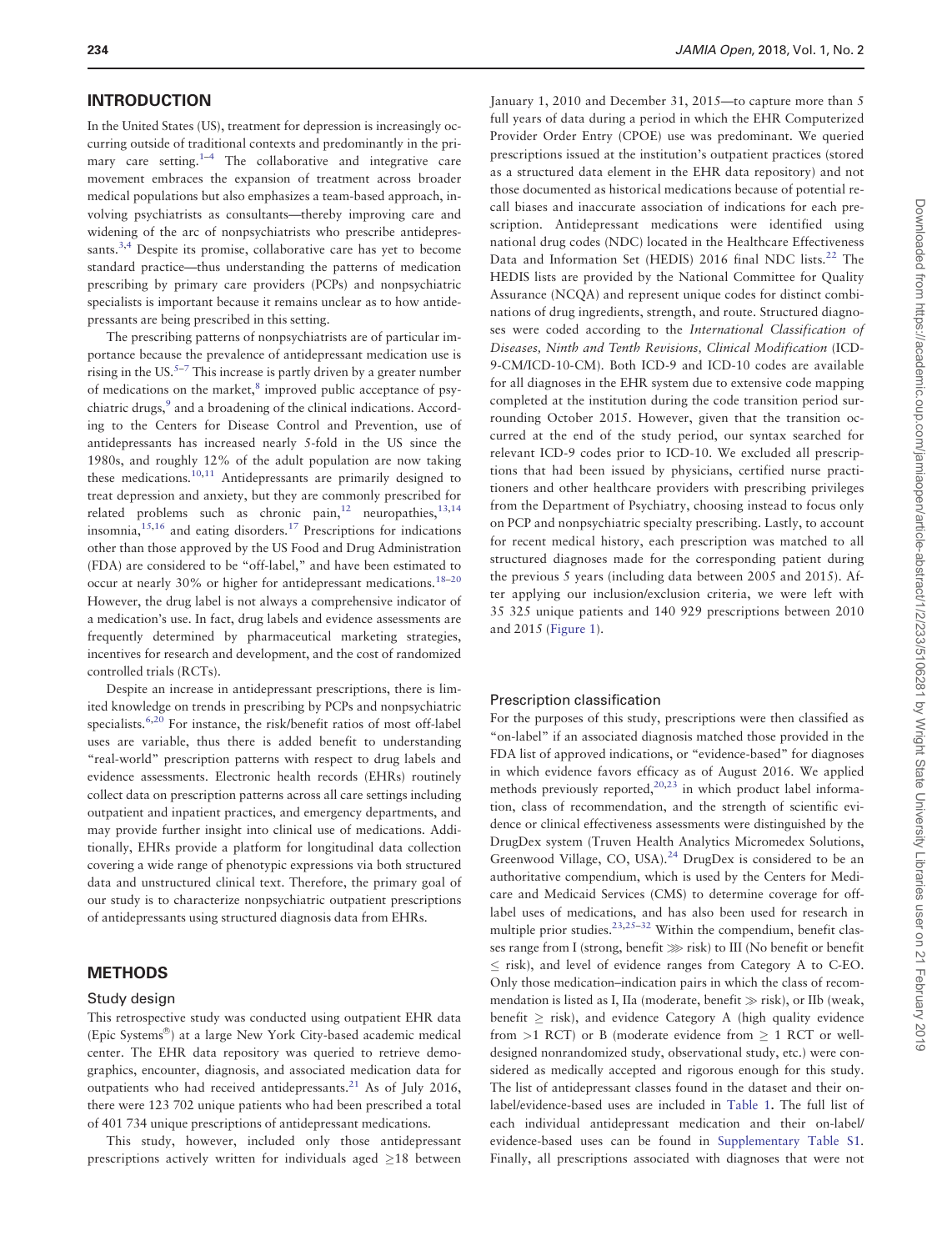<span id="page-4-0"></span>

Figure 1. Prescription eligibility CONSORT diagram.

matched to drug labels or evidence assessments, were considered to be off-label use.

In order to determine the effect that medical history played on the classification of prescriptions, we then examined trends in on-label/evidence-based versus off-label use over periods of up to 5 years prior to each prescription date ([Figure 2A and B\)](#page-6-0). The 5-year time frame was selected because it represents a period of recent medical history in which an individual likely still suffers from the chronic ailments that are traditionally associated with antidepressant medications. In addition, past medical history is not always recaptured via diagnosis codes

in subsequent clinical encounters. Five years is also close to the upper limit of mean data available in the outpatient EHRs. Medication– diagnosis pairs and on-label/evidence-based classifications using the 5 year time frame are characterized in [Table 2](#page-7-0).

For prescriptions classified as off-label use, only those diagnoses that were made during the most recent clinical encounter were included in the analysis. This was done based on the findings that no diagnoses during the selected medical history window could be matched to product labels or evidence assessments, yet a structured diagnosis was required for the analysis.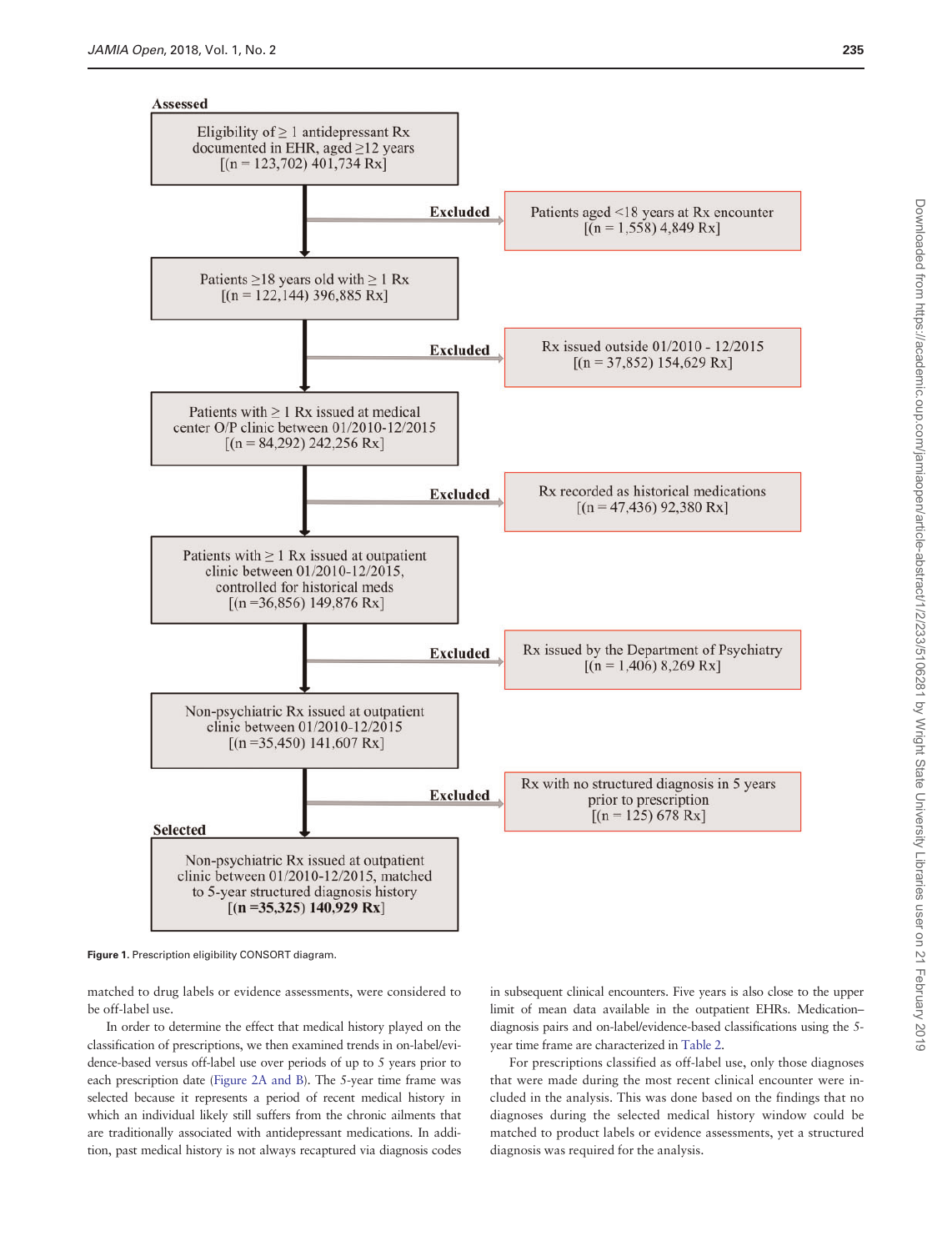|                      |                                   |                                             | Therapeutic      | On-label use                      | Evidence-based use                                 |
|----------------------|-----------------------------------|---------------------------------------------|------------------|-----------------------------------|----------------------------------------------------|
| Therapeutic          | On-label use                      | Evidence-based use                          | class            |                                   |                                                    |
| class<br><b>SSRI</b> | Abnormal vasomotor                | Alcoholism                                  |                  |                                   | Obsessive-compulsive<br>disorder                   |
|                      | function-menopause                |                                             |                  |                                   | Pain, chemotherapy-in-                             |
|                      | Bulimia                           | Binge-eating syndrome                       |                  |                                   | duced—peripheral                                   |
|                      | Depression                        | Bipolar disorder, de-                       |                  |                                   | nerve disease                                      |
|                      |                                   | pressed phase; adjunct                      |                  |                                   | Post-traumatic stress dis-<br>order                |
|                      | Generalized anxiety dis-<br>order | Body dysmorphic disor-<br>der               |                  |                                   | Premenstrual dysphoric                             |
|                      | Obsessive-compulsive<br>disorder  | Cancer—depression                           |                  |                                   | disorder<br>Recurrent major depres-                |
|                      | Panic disorders                   | Cancer pain                                 |                  |                                   | sive episodes; prophy-                             |
|                      | Post-traumatic stress<br>disorder | Cerebrovascular acci-<br>dent-depression    |                  |                                   | laxis<br>Tension-type headache;                    |
|                      | Premenstrual disorders            | Coronary arteriosclero-                     |                  |                                   | prophylaxis                                        |
|                      |                                   | sis—depression                              |                  |                                   | Urinary incontinence                               |
|                      | Social phobia                     | Depression                                  | Tricyclic        | Alcoholism                        | <b>ADHD</b>                                        |
|                      |                                   | Depression-diabetes                         |                  | Anxiety                           | Binging                                            |
|                      |                                   | mellitus                                    |                  | Depression                        | Cataplexy                                          |
|                      |                                   | Depression-myocardial                       |                  | Endogenous depression<br>Insomnia | Delusional disorder<br>Depression                  |
|                      |                                   | infarction; post<br>Drug-induced depressive |                  | Nocturnal enuresis (pe-           | Diabetic neuropathy                                |
|                      |                                   | state                                       |                  | diatric only)                     |                                                    |
|                      |                                   | Dysthymia                                   |                  | Obsessive-compulsive              | Disorder of ejaculation                            |
|                      |                                   | Eating disorder                             |                  | disorder                          | (sex dysfunction)                                  |
|                      |                                   | Fibromyalgia                                |                  | Pruritus                          | Fibromyalgia                                       |
|                      |                                   | Generalized anxiety dis-<br>order           |                  | Psychotic depressive<br>disorders | Headache                                           |
|                      |                                   | Hot sweats                                  |                  | Severe major depression           | Irritable bowel syndrome                           |
|                      |                                   | Mixed anxiety and de-<br>pressive disorder  |                  | with psychotic fea-<br>tures      |                                                    |
|                      |                                   | Night eating syndrome                       |                  |                                   | Neurogenic bladder                                 |
|                      |                                   | Obsessive–compulsive<br>disorder            |                  |                                   | Nocturnal enuresis<br>Obsessive-compulsive         |
|                      |                                   | Panic disorder                              |                  |                                   | disorder; intravenous                              |
|                      |                                   | Postmenopausal flushing                     |                  |                                   | therapy                                            |
|                      |                                   | Post-traumatic stress dis-                  |                  |                                   | Pain                                               |
|                      |                                   | order                                       |                  |                                   | Pain, chronic                                      |
|                      |                                   | Premature ejaculation                       |                  |                                   | Panic disorder                                     |
|                      |                                   | Premenstrual dysphoric                      |                  |                                   | Postherpetic neuralgia<br>Smoking cessation assis- |
|                      |                                   | disorder<br>Raynaud's phenomenon            |                  |                                   | tance                                              |
|                      |                                   | Severe depression with                      |                  |                                   | Subjective tinnitus                                |
|                      |                                   | psychotic features; ad-                     |                  |                                   | Urinary incontinence                               |
|                      |                                   | junct                                       |                  |                                   | Urticaria                                          |
|                      |                                   | Social phobia                               | Tetracyclic      | Bipolar disorder<br>Depression    | Anxiety<br>Cancer, symptomatology                  |
| <b>SNRIs</b>         | Chronic pain (musculo-            | Vasovagal syncope<br>Attention-deficit/     |                  | Dysthymia                         | Dysthymia                                          |
|                      | skeletal)                         | hyperactivity disorder                      |                  | Mixed anxiety and de-             | Obsessive-compulsive                               |
|                      | Depression                        | Binging-eating disorder                     |                  | pressive disorder                 | disorder                                           |
|                      | Diabetic neuropathy-              | Bipolar disorder, de-                       |                  |                                   | Pain                                               |
|                      | pain                              | pressed phase                               |                  |                                   | Panic disorder                                     |
|                      | Fibromyalgia                      | Cerebrovascular acci-                       |                  |                                   | SSRI adverse reaction-<br>sexual dysfunction       |
|                      | Generalized anxiety dis-          | dent-depression<br>Depression-perimeno-     | Phenylpiperazine | Depression                        | Insomnia                                           |
|                      | order                             | pausal disorder                             | Misc.            | Depression                        | Bipolar disorder                                   |
|                      | Panic disorders                   | Diabetic neuropathy                         |                  | Depression, associated            | Sexual dysfunction due to                          |
|                      | Social phobia                     | Dysthymia                                   |                  | with seasonal affec-              | substance, SSRI                                    |
|                      |                                   | Hot sweats, breast can-                     |                  | tive disorder; prophy-            |                                                    |
|                      |                                   | cer-related<br>Menopausal flushing          |                  | laxis<br>Smoking cessation        |                                                    |
|                      |                                   | Migraine                                    | Others           | Bipolar disorder                  | Agoraphobia                                        |
|                      |                                   |                                             |                  |                                   |                                                    |

#### <span id="page-5-0"></span>Table 1. DrugDex list of antidepressant classes by on-label and evidence-based uses

#### Table 1. continued

(continued)

(continued)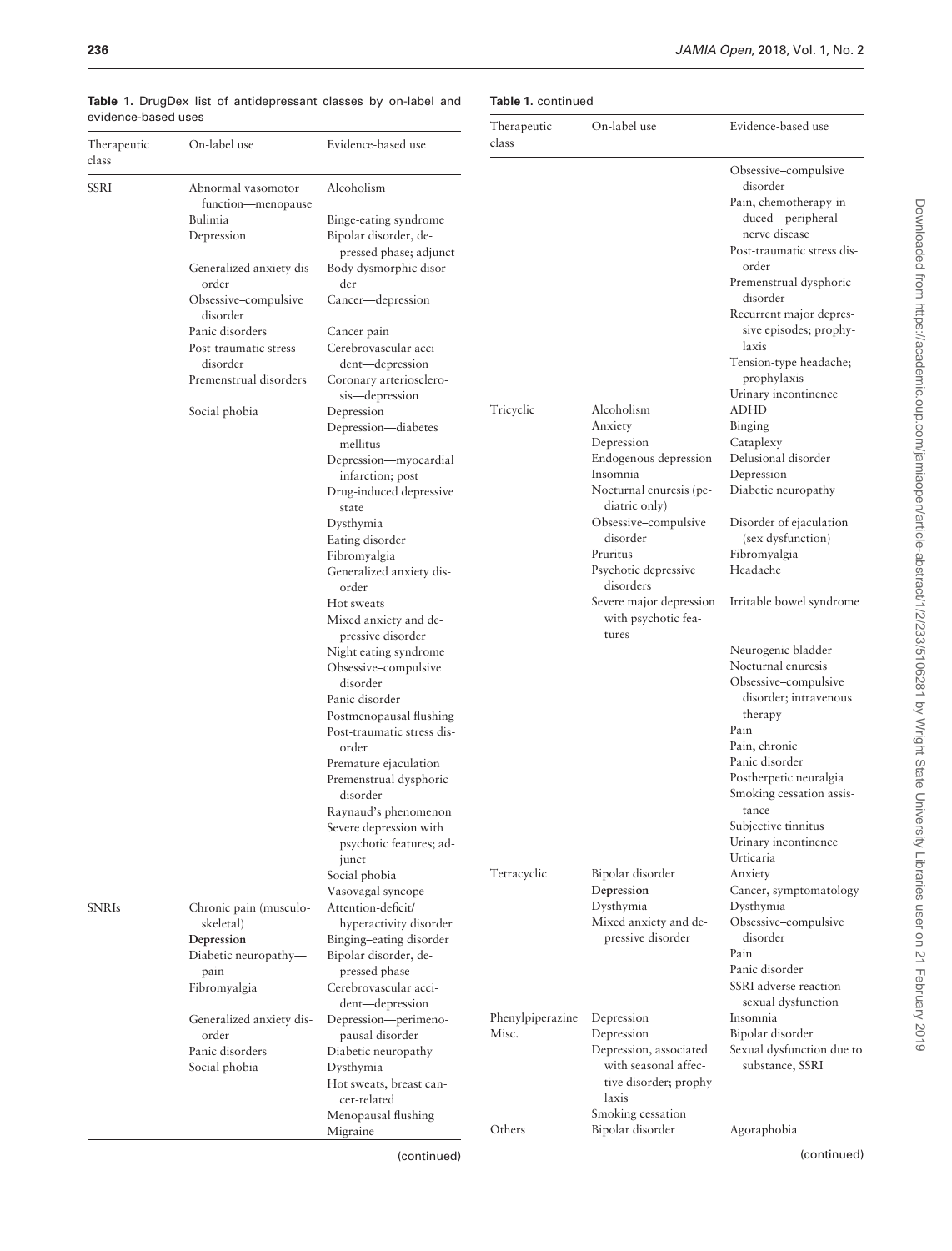<span id="page-6-0"></span>Table 1. continued

| Therapeutic<br>class | On-label use                                                                                                                        | Evidence-based use               |
|----------------------|-------------------------------------------------------------------------------------------------------------------------------------|----------------------------------|
|                      | Depression<br>Depression, atypical,<br>nonendogenous, or<br>neurotic<br>Mixed anxiety and de-<br>pressive disorder<br>Schizophrenia | Bulimia nervosa<br>Social phobia |

Notes: Selective Serotonin Reuptake Inhibitor (SSRI) includes citalopram, escitalopram, fluoxetine, fluvoxamine, paroxetine, and sertraline. Serotonin-Norepinephrine Reuptake Inhibitor (SNRI) includes desvenlafaxine, duloxetine, levomilnacipran, and venlafaxine. Tricyclic antidepressants include amitriptyline, amoxapine, clomipramine, desipramine, doxepin, imipramine, nortriptyline, and protriptyline. Tetracyclic antidepressants include maprotiline and mirtazapine. Phenylpiperazine includes trazodone and nefazodone. Miscellaneous antidepressants include bupropion, vilazodone, and vortioxetine. Others include monoamine oxidase inhibitors (MAOIs): phenelzine and tranylcypromine; and psychotherapeutic combinations: fluoxetine-olanzapine, amitriptyline-chlordiazepine and amitriptyline-perphenazine.



Figure 2. (A and B) Prescription classification adjusted by no. of days of medical history examined, 1 year (A) and 5 year (B).

We examined the distribution of prescriptions within the context of the medical specialty of the prescriber. For the clinical specialties in which the greatest number of off-label use prescriptions were issued, we tabulated major characteristics of the prescriptions. Such characteristics included prominent diagnosis classes, number of prescriptions on which the classes occur, the most common diagnoses within each class, and most frequently prescribed antidepressant

drug classes [\(Table 3](#page-8-0)). Diagnosis classes and specific diagnoses were chosen based on their frequency within the specialty, severity, and potential relationship with depression.

#### Assessment and validation of indication identification

In order to assess the accuracy of our methodology, we then performed a sensitivity analysis via chart review on 1% of the patients that had received a prescription for an off-label use  $(n_{\text{particles}} =$ 259).<sup>[33](#page-14-0)</sup> During this review, we randomly sampled patients and their prescriptions, then compared the encounter diagnoses that were listed in our dataset to the diagnoses that were specifically linked to each prescription within the EHR system. If a patient received two different antidepressant prescriptions in the same encounter, both were recorded ( $n_{\text{prescriptions}} = 270$ ). In addition, we reviewed clinical notes to determine the physician-documented reason for ordering the antidepressant. A sample of the results are displayed in [Table 4](#page-10-0). As an added validation step, a chart review was performed on 1% of the patients ( $n_{\text{patients}}$  = 190) that had received an on-label/ evidence-based use prescription, comparing the earliest approved structured diagnosis to the physician-documented indication within the clinical text.

All data management and analyses were performed using SAS software version 9.4 (SAS Institute). This study was reviewed and approved by the Institutional Review Board (No. 1510016639).

## RESULTS

#### Study cohort characteristics

On average, we had 4.1  $(\pm 5.8)$  unique antidepressant prescriptions and 3.0 ( $\pm$ 2.7) years of diagnosis data per patient. The mean age of the study population was 56.7 ( $\pm$ 16.4) years. There were also twice as many females (67%) in the population as males.

#### Examination of treatment indications and prescriptions patterns

Frequencies of prescriptions stratified by treatment indication and on-label/evidence-based use classification are provided in [Table 2](#page-7-0). Using our matching method, the most commonly appearing diagnoses across all prescriptions were depressive disorders (48%), pain (35%), anxiety disorders (23%), symptoms (eg chronic fatigue and malaise) (17%), digestive system disorders (15%), insomnia (13%), weight problems (12%), and headache or migraine (11%). All prescriptions which included a diagnosis of depression in the previous 5 years were written for on-label/evidence-based uses, while prescriptions with histories of insomnia or anxiety disorders were supported by on-label/evidence-based uses 93% and 87% of the time, respectively.

Prescriptions classified as off-label uses were most frequently associated with diagnoses of Parkinson's disease (32%), headache/migraine (25%), bipolar disorder (20%), fibromyalgia (17%), weight problems, and pain (16%).

#### Characterization of off-label use prescription patterns by medical specialty

Prescriptions classified as off-label use were stratified by medical specialty and further analyzed in an attempt to further investigate the clinical reason for the prescription order. [Table 3](#page-8-0) also shows that specialty prescribing often includes diagnoses of chronic and/or debilitating conditions that have been associated with depression. Anxiety and pain seem to also be commonly diagnosed. Internal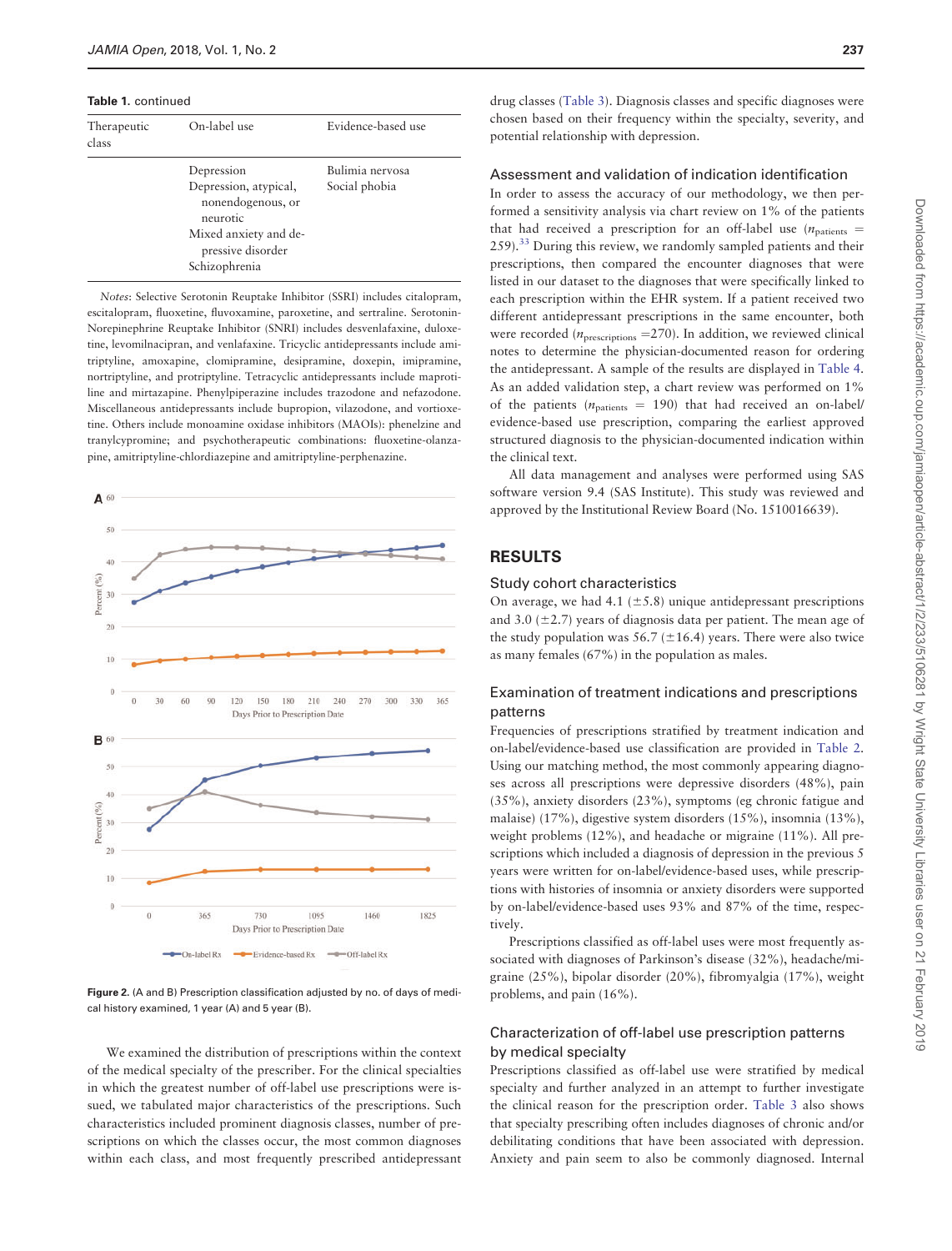<span id="page-7-0"></span>

|  | Table 2. Treatment indication diagnoses and prescribing patterns for antidepressant medications, 2010-2015 |  |  |  |  |  |  |
|--|------------------------------------------------------------------------------------------------------------|--|--|--|--|--|--|
|--|------------------------------------------------------------------------------------------------------------|--|--|--|--|--|--|

| Prescription diagnoses <sup>a</sup>      | Number of<br>prescriptions $(\%)^b$ | For on-label use $(\%)^c$ | Where evidence<br>favors efficacy $(\%)^d$ | For off-label use (%) |
|------------------------------------------|-------------------------------------|---------------------------|--------------------------------------------|-----------------------|
|                                          | $n = 140$ 929 (100)                 | $n = 78,468$ (55.7)       | $n = 18613(13.2)$                          | $n = 43,848$ (31.1)   |
| Depressive disorders                     | 67 233 (47.7)                       | 65 475 (97.4)             | 1758 (2.6)                                 | 0(0)                  |
| Pain                                     | 48 680 (34.5)                       | 33 591 (69.0)             | 7233 (14.9)                                | 7856 (16.1)           |
| Anxiety disorders                        | 32 890 (23.3)                       | 23 490 (71.4)             | 5049(15.4)                                 | 4351 (13.2)           |
| Symptoms                                 | 23 240 (16.5)                       | 16 968 (73.0)             | 3506 (15.1)                                | 2766 (11.9)           |
| Digestive system disorders               | 21 596 (15.3)                       | 16 051 (74.3)             | 2855 (13.2)                                | 2690(12.5)            |
| Insomnia                                 | 18 377 (13.0)                       | 12 610 (68.6)             | 4609(25.1)                                 | 1158(6.3)             |
| Weight problems                          | 16 612 (11.8)                       | 12 342 (74.3)             | 1565 (9.4)                                 | 2705(16.3)            |
| Headache/migraine                        | 15 109 (10.7)                       | 8043 (53.2)               | 3354 (22.2)                                | 3712 (24.6)           |
| Urinary system disorders                 | 14 604 (10.4)                       | 11 248 (77.0)             | 1876 (12.8)                                | 1480 (10.1)           |
| Dermatological conditions                | 11471(8.1)                          | 8404 (73.3)               | 1932 (16.8)                                | 1135(9.9)             |
| Sleep disorders                          | 10 456 (7.4)                        | 7797 (74.6)               | 1301 (12.4)                                | 1358 (13.0)           |
| Nicotine dependence                      | 8593 (6.1)                          | 7504 (87.3)               | 791(9.2)                                   | 298(3.5)              |
| Fibromyalgia                             | 7702(5.5)                           | 4655 (60.4)               | 1716 (22.3)                                | 1331 (17.3)           |
| Sexual dysfunction                       | 5174 (3.7)                          | 3658 (70.7)               | 822 (15.9)                                 | 694 (13.4)            |
| Drug abuse                               | 4807 (3.4)                          | 4313 (89.7)               | 347(7.2)                                   | 147(3.1)              |
| Bipolar                                  | 4027(2.9)                           | 2275(56.5)                | 947(23.5)                                  | 805 (20.0)            |
| Alcohol abuse                            | 3554(2.5)                           | 2957 (83.2)               | 456(12.8)                                  | 141(4.0)              |
| Nausea and vomiting                      | 3266(2.3)                           | 2538 (77.7)               | 399 (12.2)                                 | 329(10.1)             |
| Panic disorder                           | 2733(1.9)                           | 2118 (77.5)               | 572 (20.9)                                 | 43(1.6)               |
| Abnormal vasomotor function-menopause    | 2580(1.8)                           | 1243 (48.2)               | 1017(39.4)                                 | 320 (12.4)            |
| Pruritus                                 | 2550(1.8)                           | 2230 (87.5)               | 202(7.9)                                   | 118(4.6)              |
| Eating disorders                         | 1782(1.3)                           | 1491 (83.7)               | 118(6.6)                                   | 173(9.7)              |
| Parkinson's disease                      | 1732(1.2)                           | 1033(59.6)                | 139(8.0)                                   | 560 (32.3)            |
| Attention-deficit/hyperactivity disorder | 1395(1.0)                           | 898 (64.4)                | 317(22.7)                                  | 180 (12.9)            |
| Post-traumatic stress disorder           | 1189(0.8)                           | 992 (83.4)                | 147(12.4)                                  | 50(4.2)               |
| Premenstrual dysphoric disorder          | 1186 (0.8)                          | 940 (79.3)                | 210 (17.7)                                 | 36(3.0)               |
| Obsessive-compulsive disorder            | 950(0.7)                            | 805 (84.7)                | 131 (13.8)                                 | 14(1.5)               |
| Schizophrenia                            | 849 (0.6)                           | 620(73.0)                 | 99(11.7)                                   | 130(15.3)             |
| Social phobia                            | 187(0.1)                            | 178 (95.2)                | 2(1.1)                                     | 7(3.7)                |
| Other                                    | 117 845 (83.6)                      | 69 772 (59.2)             | 14 930 (12.7)                              | 33 143 (28.1)         |

Note: All variables are represented as counts (percentage).

a Five-year diagnosis history was accounted for, and 68% of all antidepressant prescriptions had multiple treatment indications and thus were assigned to more than one category. Therefore, the sum of prescriptions across the individual treatment indication categories exceeds the total number of prescriptions (first row).  $b$ Percentages calculated using the total number of antidepressant prescriptions for any indication ( $N = 140929$ ) as the denominator.

c Number of prescriptions that were considered on-label for the specified treatment indication, according to the US Food and Drug Administration (FDA).

<sup>d</sup>This column reflects the number of antidepressant prescriptions that were written in which the evidence favors efficacy for treatment of the associated diagnosis, as noted by the DrugDex System.

medicine specialists predominantly prescribed selective-serotonin reuptake inhibitors (SSRI's) and diagnosed pain [(back pain, chest pain, osteo-/rheumatoid arthritis, hip pain, and sciatica, etc.) 16%], anxiety (14%), and fatigue and malaise symptoms on 8% of the prescriptions. Neurologists frequently diagnosed chronic headache/migraine (34%), multiple sclerosis and Alzheimer's disease (18%), back, neck, and miscellaneous neuropathies [(diabetic peripheral neuropathy, etc.) 15%] and Parkinson's disease (6%), while prescribing largely SSRIs and tricyclic antidepressants (TCAs). Infectious disease specialists often diagnosed HIV and AIDS (63%) and bipolar disorder (14%) in patients with off-label use prescriptions. In terms of antidepressants, SSRIs and phenylpiperazine (eg trazodone, nefazodone) were the most commonly prescribed antidepressant classes. Pain specialists largely prescribed TCAs for neuropathic back and neck pain and myofascial pain 97% of the time. OB/GYN specialists most often diagnosed patients with urinary disorders (20%), such as urinary frequency, dysuria, urge incontinence, and urinary tract infections, while they prescribed TCAs and SSRI's. Gastroenterology and hepatology specialists often prescribed SSRIs or phenylpiperazine in the setting of cirrhosis, chronic hepatitis C,

hepatic encephalopathy, irritable bowel syndrome (IBS), and diarrhea. Diagnoses related to weight, such as abnormal weight gain and obesity, were matched with the majority of prescriptions being issued by endocrinologists (66%), while miscellaneous antidepressants (eg bupropion) were issued in greatest proportion.

#### Sensitivity analysis

A sample of findings from the chart review of off-label use prescriptions is displayed in [Table 4.](#page-10-0) Approximately 69% of the 270 prescriptions reviewed did not have a structured ICD-9/10 diagnosis specifically associated with the medication in EHR. Of those that did, the EHR-documented prescription diagnosis was often one or all of the encounter diagnoses. Upon examining the free-text clinical notes, however, it was found that 39%  $(n = 105)$  of the random sample of prescriptions included a physician-documented history of depression as the primary reason for antidepressant therapy. For prescriptions characterized as on-label, we found that our methodology using purely structured diagnosis data was 83% accurate in identifying the physician-documented indication in free-text clinical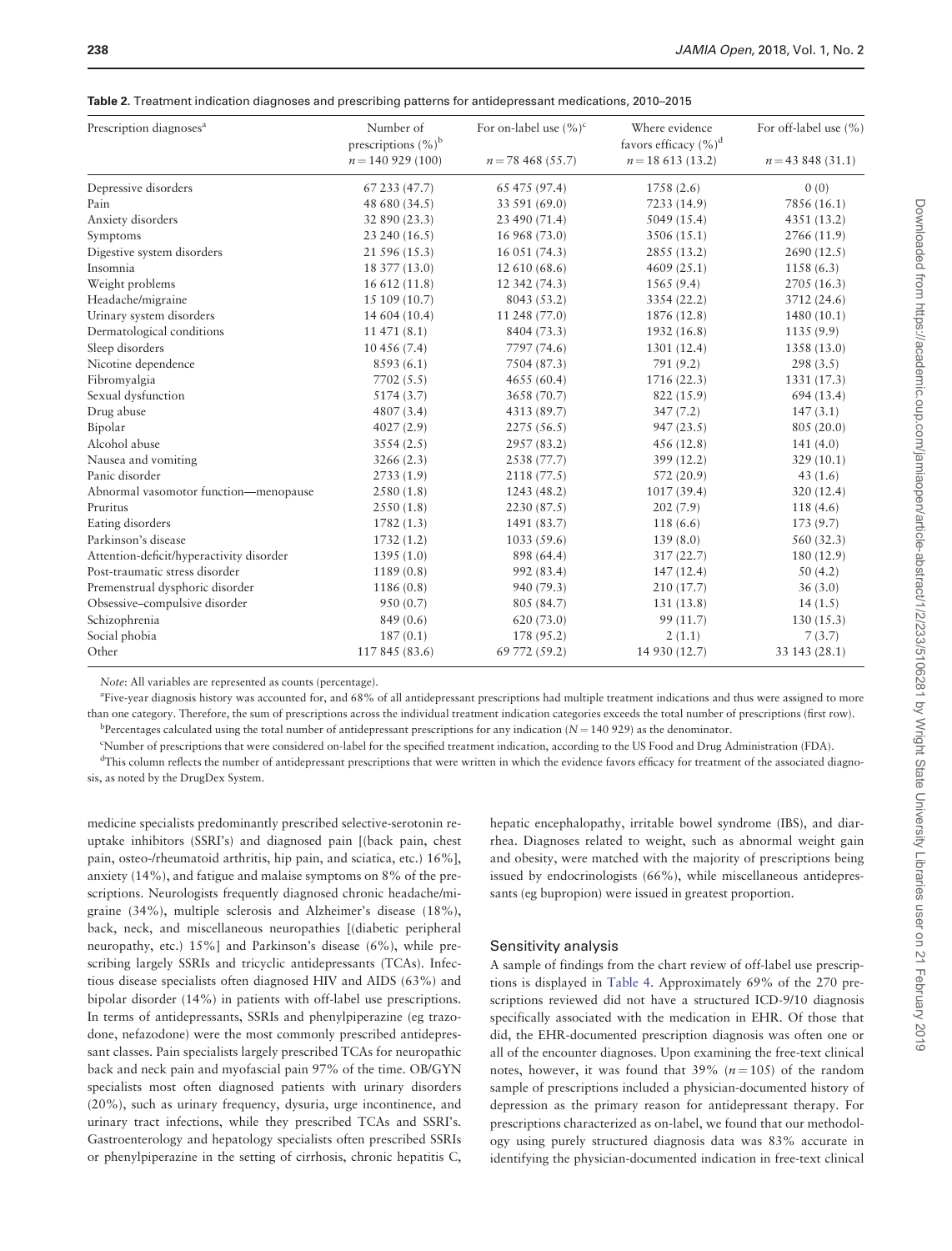| Ω<br>i                                               |
|------------------------------------------------------|
|                                                      |
|                                                      |
|                                                      |
| l<br>֖֖֖֧ׅׅׅ֧ׅ֚֚֚֚֚֚֚֚֚֚֚֚֚֚֚֚֚֚֚֚֚֚֚֚֚֡֬֝֝֬֝֓֞֡֡֓֡֬ |
| ţ<br>j                                               |
|                                                      |
| ֘֝֕<br>ł<br>ť                                        |
| i<br>֕                                               |
| ׇ֚֘<br>ï                                             |
| Ì<br>֦֧֦֧֦֧֦֧֦֦֦֧֦֧֦֧֦֧֦֧֦֦֧֦֧֦֧֦֧֦֧֦֦֧֦֧֦֦֚֚֚֜֜֜֞   |
|                                                      |
|                                                      |
|                                                      |
|                                                      |
| i                                                    |
| í<br>j                                               |
| l<br>l                                               |
|                                                      |
|                                                      |
|                                                      |
|                                                      |
| ï                                                    |
| Í<br>i<br>ï                                          |
| abl<br>l                                             |

<span id="page-8-0"></span>

| Specialty no. of off-la-<br>bel $\mbox{Rx}\,(\%)^a$ | Prominent diagnosis class     | No. of off-label<br>$\mbox{Rx}$ with $\mbox{Dx}$<br>class $(\%)^{\rm b}$ | Prominent diagnoses <sup>c</sup>                                                                                                                                                                      | Drug class (%) <sup>c</sup>                  |
|-----------------------------------------------------|-------------------------------|--------------------------------------------------------------------------|-------------------------------------------------------------------------------------------------------------------------------------------------------------------------------------------------------|----------------------------------------------|
| Ш<br>Internal Medicine n<br>20834 (26.7)            | Hypertension                  | 3296 (15.8)                                                              | Hypertension, essential hypertension, benign hypertension, elevated BP, hypertensive retinopa-                                                                                                        | SSRI (60), Phenyl, Misc, Tri-<br>cyclic      |
|                                                     | Pain                          | 3231 (15.5)                                                              | Back pain, knee pain, chest pain, neck pain, osteoarthritis, rheumatoid arthritis, shoulder pain,<br>abdominal pain, neuropathic pain, chronic pain, limb pain, sciatica, arthralgia, cervicalgia,    | SSRI (57), Phenyl, Tricyclic,<br>Misc        |
|                                                     | Hyperlipidemia                | 3002 (14.4)                                                              | Hyperlipidemia, hypercholesterolemia, mixed hyperlipidemia, familial hyperlipidemia, other and<br>unspecified hyperlipidemia, etc.                                                                    | SSRI (64), Phenyl, Misc,<br><b>SNRI</b>      |
|                                                     | Anxiety                       | 2962 (14.2)                                                              | Anxiety, generalized anxiety disorder, chronic anxiety, adjustment disorder, etc.                                                                                                                     | SSRI (80), Misc, SNRI                        |
|                                                     | Diabetes                      | 1792 (8.6)                                                               | DM, T2DM, T2 or unspecified DM, diabetes uncomplicated adult-type II, T2DM controlled,<br>etc.                                                                                                        | SSRI (55), Phenyl, Tricyclic,<br>Misc, SNRI  |
|                                                     | Symptoms                      | 1749(8.4)                                                                | Fatigue, cough, other malaise and fatigue, memory loss, shortness of breath, dizziness, etc.                                                                                                          | SSRI (70), Phenyl, SNRI,<br>Misc             |
|                                                     | Digestive disorder            | 1150(5.5)                                                                | Diarrhea, constipation, IBS, dysphagia, abdominal bloating, chronic constipation, nausea, rectal<br>bleeding, gastritis, vomiting, Crohn's disease, etc.                                              | SSRI (62), Phenyl, Tricyclic,<br>Misc        |
|                                                     | Cardiac conditions            | 923 (4.4)                                                                | Coronary artery disease, atrial fibrillation, coronary atherosclerosis, CHF, mitral valve disorders,<br>chronic ischemic heart disease, aortic valve disorders, chronic diastolic heart failure, etc. | SSRI (54), Phenyl, Tricyclic,<br>Misc        |
| Neurology $n = 8158$<br>(42.3)                      | Headache/migraine             | 2787 (34.2)                                                              | Headache, chronic migraine w/o aura, migraine w/o aura, migraine, chronic daily headache, ten-<br>sion headache, migraine w/ aura, daily persistent headaches, etc.                                   | Tricyclic (76), SNRI, SSRI                   |
|                                                     | Cerebral degeneration         | 1459 (17.9)                                                              | Multiple sclerosis, Alzheimer's, dementia, other degenerative diseases of basal ganglia, fronto-<br>temporal lobar degeneration, etc.                                                                 | SSRI (56), SNRI, Tricyclic,<br>Misc, Phenyl  |
|                                                     | Pain                          | 1193 (14.6)                                                              | Cervical radiculopathy, lumbar radiculopathy, neck pain, cervicalgia, neuropathic pain, neural-<br>gias, back pain, brachial neuritis or radiculitis, diabetic neuropathy, etc.                       | Tricyclic (55), SNRI, SSRI                   |
|                                                     | Sleep disorders               | 524(6.4)                                                                 | Sleep disturbance unspecified, OSA, hypersomnia, RLS/PLM, narcolepsy, sleep apnea, delayed                                                                                                            | SSRI (25), Tricyclic, Phenyl,                |
|                                                     |                               |                                                                          | sleep phase syndrome, REM sleep behavior disorder, etc.                                                                                                                                               | Tetracyclic, SNRI                            |
|                                                     | Parkinson's Disease           | 505 (6.2)                                                                | Parkinson's disease (paralysis agitans), secondary parkinsonism                                                                                                                                       | SSRI (48), Tetracyclic, SNRI,<br>Tricyclic   |
| Infectious Disease $n =$<br>1300(8.6)               | HIV                           | 823 (63.3)                                                               | <b>HIV/AIDS</b>                                                                                                                                                                                       | SSRI (48), Phenyl, Tricyclic,<br>Tetracyclic |
|                                                     | Bipolar                       | $(+)$<br>187 (14                                                         | Mood disorder, bipolar II disorder, bipolar mixed, bipolar depression, bipolar I, unspecified epi-<br>sodic mood disorder                                                                             | SSRI (66), Phenyl, Tetracyclic               |
|                                                     | Pain                          | $\div$<br>148 (11)                                                       | Back pain, neuropathies, trigeminal neuralgia, osteoarthritis, limb pain, abdominal pain, joint                                                                                                       | SSRI (43), Phenyl, Tricyclic,                |
| Pain medicine/manage-                               | Pain                          | 2510 (92.3)                                                              | Disc disorder, lumbar radiculopathy, low back pain, neck pain, neuropathic pain, cervical radi-<br>pains, etc.                                                                                        | Tetracyclic<br>Tricyclic (97)                |
| ment $n = 2719$ (52.5)                              |                               |                                                                          | culopathy, thoracic or lumbosacral neuritis or radiculitis, facet arthropathy, postlaminectomy<br>syndrome, joint pain, cancer-related pain, limb pain, osteoarthritis, etc.                          |                                              |
| $OBCGYN n = 1923$<br>(51.7)                         | Urinary conditions            | 391 (20.3)                                                               | Urinary frequency, dysuria, urgency of urination, urge incontinence, nocturia, UTI, mixed incon-<br>tinence, etc.                                                                                     | Tricyclic (90), SSRI                         |
|                                                     | Abnormal vasomotor            | 170 (8.8)                                                                | Menopause syndrome, symptomatic menopausal or female climacteric states, menopause, hot                                                                                                               | SSRI (63), Tricyclic                         |
|                                                     | function-menopause<br>Anxiety | $\widehat{3}$<br>102 (5.                                                 | flushes, menopausal symptoms, perimenopause, etc.<br>Anxiety, agoraphobia w/panic                                                                                                                     | SSRI (87), Tricyclic                         |
|                                                     |                               |                                                                          |                                                                                                                                                                                                       | (continued)                                  |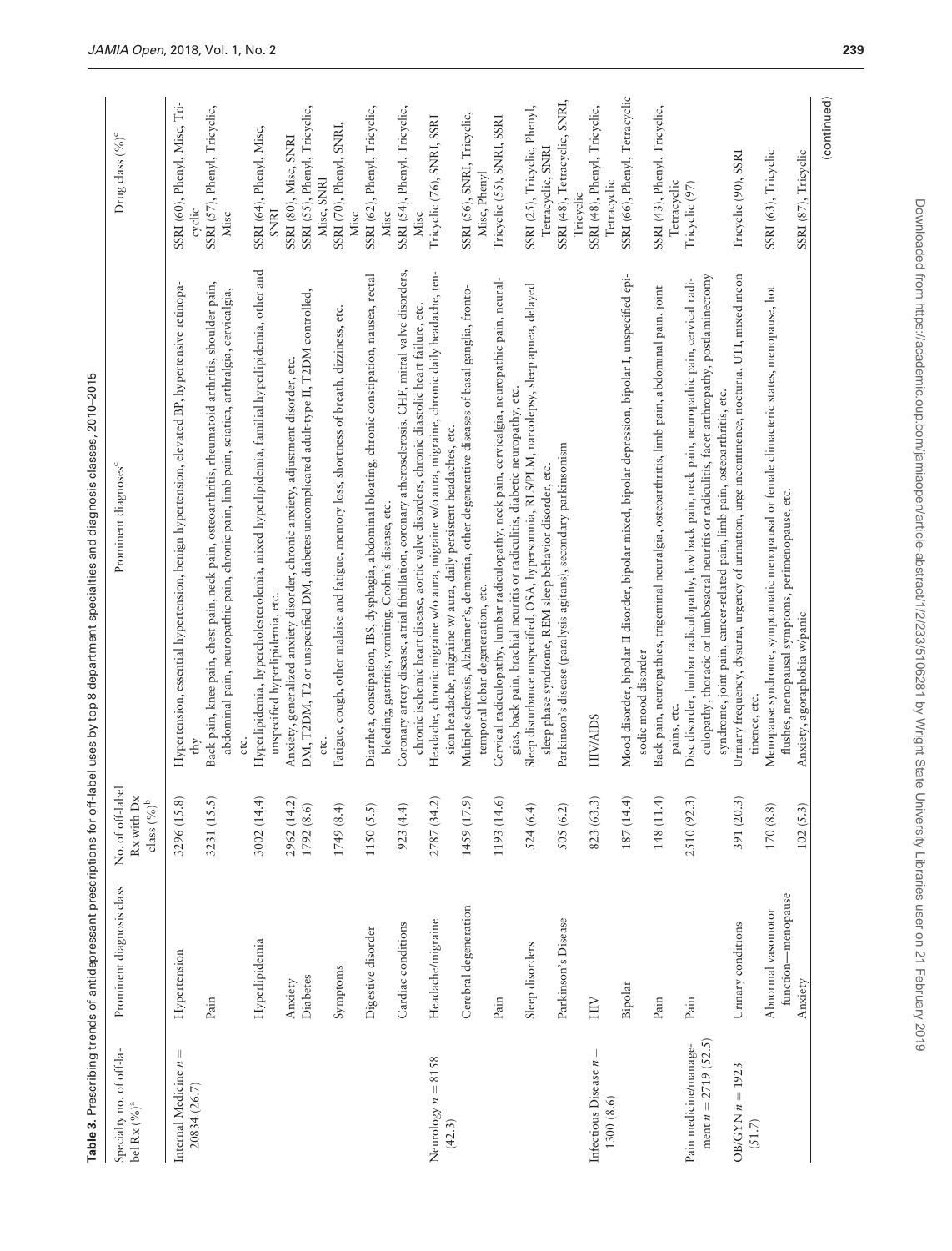| Table 3. continued                                    |                                         |                                                        |                                                                                                                                                                                                                                                                              |                                                                                               |
|-------------------------------------------------------|-----------------------------------------|--------------------------------------------------------|------------------------------------------------------------------------------------------------------------------------------------------------------------------------------------------------------------------------------------------------------------------------------|-----------------------------------------------------------------------------------------------|
| Specialty no. of off-la-<br>bel Rx $(%)^a$            | Prominent diagnosis class               | No. of off-label<br>Rx with Dx<br>class $(\%)^{\rm b}$ | Prominent diagnoses <sup>c</sup>                                                                                                                                                                                                                                             | Drug class (%) <sup>c</sup>                                                                   |
| Oncology $n = 1791$<br>(50.3)                         | Nausea/vomiting<br>$\rm Cancer^d$       | 1205(67.3)<br>105(5.9)                                 | malignant neoplasm of breast (female), breast cancer, prostate cancer, malignant neoplasm of co-<br>Nausea and vomiting, nausea alone, nonintractable vomiting w/nausea<br>lon, colon cancer, lung cancer, malignant neoplasm of prostate, etc.                              | SSRI (46), SNRI, Misc<br>SSRI (54), SNRI                                                      |
|                                                       | Symptoms<br>Pain                        | 80(4.5)<br>90(5)                                       | Neuropathies, abdominal pain, back pain, chest pain, cancer associated pain, trigeminal neural-<br>Fatigue, cough, shortness of breath, weakness, debility<br>gia, joint pains etc.                                                                                          | SSRI (46), SNRI, Tricyclic,<br>SSRI (70), Tricyclic, SNRI<br>Tetra                            |
| Gastroenterology &<br>Hepatology $n =$<br>1822 (57.9) | Digestive disorder<br>Hepatitis<br>Pain | 1032 (56.6)<br>403 (22.1)<br>270 (14.8)                | Abdominal pain, abdominal cramping, epigastric pain, leg pain, back pain, noncardiac chest<br>Diarrhea, IBS, constipation, abdominal bloating, colitis, regional enteritis, etc.<br>Chronic hepatitis C, hepatitis C w/o hepatic coma, hepatitis B<br>pain, chest pain, etc. | SSRI (66), Tricyclic, Misc,<br>SSRI (60), Tricyclic, Misc<br>SSRI (70), Phenyl<br>Tetracyclic |
|                                                       | Liver damage<br>Anxiety                 | 197 (10.8)<br>180 (9.9)                                | Cirrhosis w/o mention of ErOH, NASH, biliary cirrhosis, liver fibrosis, ErOH cirrhosis of liver,<br>Anxiety, insomnia due to anxiety, acute reaction to stress, hypochondriasis<br>hepatic encephalopathy, etc.                                                              | Phenyl (63), SSRI, Tetracyclic<br>SSRI (89), Tricyclic                                        |
| Endocrinology $n =$<br>2189 (71.9)                    | Weight problems                         | 1438 (65.7)                                            | Abnormal weight gain, obesity unspecified, morbid obesity, overweight, excessive weight gain,<br>etc.                                                                                                                                                                        | Misc (89), SSRI                                                                               |
|                                                       |                                         |                                                        |                                                                                                                                                                                                                                                                              |                                                                                               |

aValues represent fraction of prescription totals by department: Internal Medicine, *n* = 110721; Infectious Disease, *n* = 20124; Neurology, *n* = 19242: Pain Medicine/Management, *n* = 6465; Gastroenterology & Hepatol-Notes: Selective Serotonin Reuptake Inhibitor (SSRI) includes citalopram, escitalopram, fluoxetine, fluvoxamine, paroxetine, and sertraline. Serotonin-Norephrine Reuptake Inhibitor (SNRI) includes desvenlafaxine, duloxetine, levomilnacipran, and venlafaxine. Tricyclic antidepressants include amitriptyline, anoxapine, domipramine, desipramine, doxepin, imipramine, nortriptyline, and protriptyline. Tetracyclic antidepressants include maprotiline and mirtazapine. Phenylpiperazine includes trazodone and nefazodone. Miscellaneous antidepressants include bupropion, vilazodone, and vortioxetine. Others include monoamine oxidase inhibitors Abbreviations: Rx: prescription; Dx: diagnosis; Pheny!: phenylpiperazine; Misc: miscellaneous; UTI: urinary tract infection; IBS: irritable bowel syndrome; EtOH: alcohol; NASH: nonalcoholic steatohepartitis; OSA: ob-Notes: Selective Serotonin Reuptake Inhibitor (SSRI) includes citalopram, escitalopram, fluoxetine, fluvoxamine, paroxetine, and sertraline. Serotonin-Norepinephrine Reuptake Inhibitor (SNRI) includes desvenlafaxine, duloxetine, levomilnacipran, and venlafaxine. Tricyclic antidepressants include amitriptyline, amoxapine, clomipramine, desipramine, doxepin, imipramine, nortriptyline, and protriptyline. Tetracyclic antidepressants include maprotiline and mirtazapine. Phenylpiperazine includes trazodone and nefazodone. Miscellaneous antidepressants include bupropion, vilazodone, and vortioxetine. Others include monoamine oxidase inhibitors A*bbreviations*: Rx: prescription; Dx: diagnosis; Phenyl: phenylpiperazine; Misc.: miscellaneous; UTI: urinary tract infection; IBS: irritable bowel syndrome; EtOH: alcohol; NASH: nonalcoholic steatohepatitis; OSA: obaValues represent fraction of prescription totals by department: Internal Medicine,  $n = 110721$ ; Infectious Disease,  $n = 20124$ ; Neurology, n = 19242; Pain Medicine/Management, n = 6465; Gastroenterology & Hepatol-(MAOIs): phenelzine, tranylcypromine; Phenylpipertazine antidepressants: nefazodone, trazodone; and psychotherapeutic combinations: fluoxetine-olanzapine, amitriptyline-chlordiazepine, amitriptyline-perphenazine. (MAOIs): phenelzine, tranylcypromine; Phenylpiperazine antidepressants: nefazodone, trazodone; and psychotherapeutic combinations: fluoxetine-olanzapine, amitriptyline-chlordiazepine, amitriptyline-perphenazine. structive sleep apnea; RLS/PLM: restless legs syndrome/periodic limb movement; REM: rapid eye movement; BP: blood pressure; DM: diabetes mellitus; T2DM: type 2 diabetes mellitus; CHF: congestive heart failure. structive sleep apnea; RLS/PLM: restless legs syndrome/periodic limb movement; REM: rapid eye movement; BP: blood pressure; DM: diabetes mellitus; T2DM: type 2 diabetes mellitus; CHF: congestive heart failure.

bNo. of prescriptions associated with each prominent diagnosis class are not mutually exclusive and will not necessarily sum to 100%. bNo. of prescriptions associated with each prominent diagnosis class are not mutually exclusive and will not necessarily sum to 100%.

ogy,  $n = 4333$ ; OB/GYN,  $n = 4452$ ; Oncology,  $n = 3807$ ; Endocrinology,  $n = 2583$ .

ogy,  $n = 4333$ ; OB/GYN,  $n = 4452$ ; Oncology,  $n = 3807$ ; Endocrinology,  $n = 2583$ .

cValues are listed in descending order, left to right, from most frequent to least frequent (Drug classes cover approximately 90% of drugs within the diagnosis class), while the % represent the most frequent drug class. cValues are listed in descending order, left to right, from most frequent to least frequent (Drug classes cover approximately 90% of drugs within the diagnosis class), while the % represent the most frequent drug class. dOnly those cancers listed amongst the CMS Chronic Conditions Warehouse (CCW) were selected: breast, prostate, endometrial, lung, and colorectal. dOnly those cancers listed amongst the CMS Chronic Conditions Warehouse (CCW) were selected: breast, prostate, endometrial, lung, and colorectal.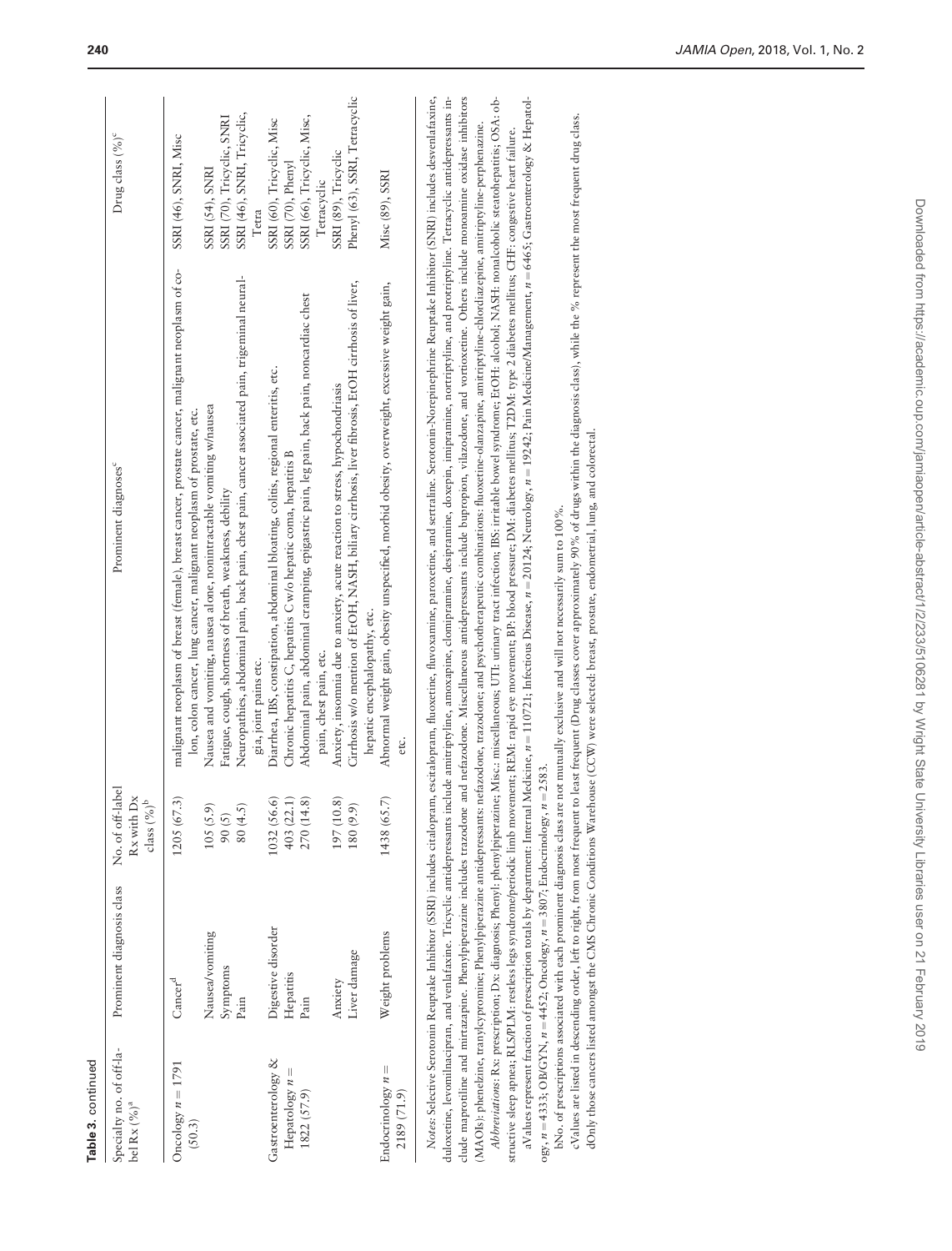<span id="page-10-0"></span>

|                                  |                            | Table 4. Sample of results from chart review of EHR-documented prescriptions for off-label uses (n = 270)                                                      |                                                                                                      |                                                                           |                                                                                                                                                                      |
|----------------------------------|----------------------------|----------------------------------------------------------------------------------------------------------------------------------------------------------------|------------------------------------------------------------------------------------------------------|---------------------------------------------------------------------------|----------------------------------------------------------------------------------------------------------------------------------------------------------------------|
| Specialty                        | Prescription               | diagnosis<br>Encounter                                                                                                                                         | Prescription diagnosis                                                                               | Indication for prescription<br>in clinical text                           | Excerpt from clinical text                                                                                                                                           |
| Internal Medicine                | Trazodone HCl 50 mg        | T2DM, peripheral edema<br>Hypercholesterolemia, HTN, spina<br>BIFIDA,                                                                                          |                                                                                                      | Insomnia                                                                  | "Insomnia-c/w trazodone at night"                                                                                                                                    |
|                                  | Paroxetine 20 mg           | Hypertension, smoking                                                                                                                                          | Hypertension                                                                                         | Depression                                                                | "Depression: stable: continue Paxil and traz-<br>odone for sleep"                                                                                                    |
| Neurology                        | Bupropion 75 mg            | vertigo<br>Headache,                                                                                                                                           | Headache                                                                                             | Depression and/or<br>migraines                                            | "history of migraines and depression, both<br>well controlled on bupropion and<br>amitriptyline"                                                                     |
|                                  | Escitalopram Oxalate 5 mg  | Parkinson's disease, localization-re-<br>lated epilepsy and epileptic syn-<br>dromes, memory loss                                                              | Parkinson's disease, local-<br>ization-related epilepsy<br>dromes, memory loss<br>and epileptic syn- | Depression                                                                | "Will try an antidepressant to see if it helps<br>to improve interest in activities. The his-<br>tory is suggestive of depression"                                   |
| Infectious Disease               | Nortriptyline HCl 25 mg    | HIV, systolic murmur                                                                                                                                           | HIV                                                                                                  | Chronic foot pain (not neu-<br>ropathic)                                  | "foot pain-chronic, not neuropathy appar-<br>ently, will give trial of nortrip in case"                                                                              |
|                                  | Mirtazapine 7.5 mg         | HIV, insomnia, PPD screen                                                                                                                                      | Insomnia                                                                                             | OCD/insomnia, past Rx<br>also associated with<br>HIV, OCD                 | pt try to take it every night, which may re-<br>"still not entirely clear how pt is taking mir-<br>tazapine or how frequently. Advised that<br>duce overall anxiety" |
| Management<br>Pain Medicine/     | Nortriptyline HCl 25 mg    | Lumbar radiculopathy, disc disorder<br>spondylolisthesis grade 1, spinal<br>of lumbar region, sacroiliitis,<br>stenosis                                        |                                                                                                      | Neuropathic pain, Pt listed<br>as being depressed 4<br>months prior       | "Back pain improved with addition of<br>nortriptyline"                                                                                                               |
|                                  | Nortriptyline HCl 10 mg    | knee pain, myofascial muscle pain,<br>bar region, lumbar radiculopathy,<br>pain, disc disorder of lum-<br>foraminal stenosis of lumbar re-<br>Low back<br>gion |                                                                                                      | Neuropathic pain                                                          | "Has been taking increased dose of nortrip-<br>tyline since last visit and notes much less<br>pain radiating to leg"                                                 |
| <b>OB/GYN</b>                    | Nortriptyline HCl 10 mg    | Vulvar pain, vulvitis                                                                                                                                          | Vulvar pain, vulvitis                                                                                | HSV-associated pain                                                       | ture + HSV1), told unlikely to recur. Start<br>"Pt is really bothered by the diagnosis (cul-<br>nortriptyline and a local steroid"                                   |
|                                  | Fluoxetine HCl 10 mg       | Menopausal syndrome, nicotine ad-<br>diction                                                                                                                   |                                                                                                      | Menopausal syndrome                                                       | and hyperlipidemia, we will try nonhor-<br>"Menopausal syndrome-given smoking<br>monal options. Rx prozac"                                                           |
| Oncology                         | Escitalopram Oxalate 10 mg | neoplasm of retroperitoneum and<br>peritoneum, rash, malignant neo-<br>Lung cancer, secondary malignant<br>plasm of bronchus and lung                          | Lung cancer                                                                                          | Symptoms of depression                                                    | to be increased to 2 tabs (20 mg) daily for<br>"Pt given for lexapro 10 mg daily × 1 week<br>sx's of depression"                                                     |
|                                  | Citalopram HBr 20 mg       | Breast cancer, malignant neoplasm<br>of breast                                                                                                                 |                                                                                                      | Mood                                                                      | "Citalopram for depressed mood"                                                                                                                                      |
| Gastroenterology &<br>Hepatology | Escitalopram Oxalate 5 mg  | flux disease, chronic constipation,<br>Dyssynergia, Gastroesophageal re-<br>anxiety, and IBS                                                                   |                                                                                                      | Constipation (intermittent,<br>increased with anxiety)/<br>anxiety, worry | "Pt was told to continue Lexapro. RX<br>options for her constipation were<br>reviewed"                                                                               |
|                                  | Citalopram HBr 20 mg       | hepatitis C<br>Insect bite,                                                                                                                                    |                                                                                                      |                                                                           | "Very anxious about becoming depressed on<br>therapy. Extensive discussion. Given rx                                                                                 |

# (continued) (continued)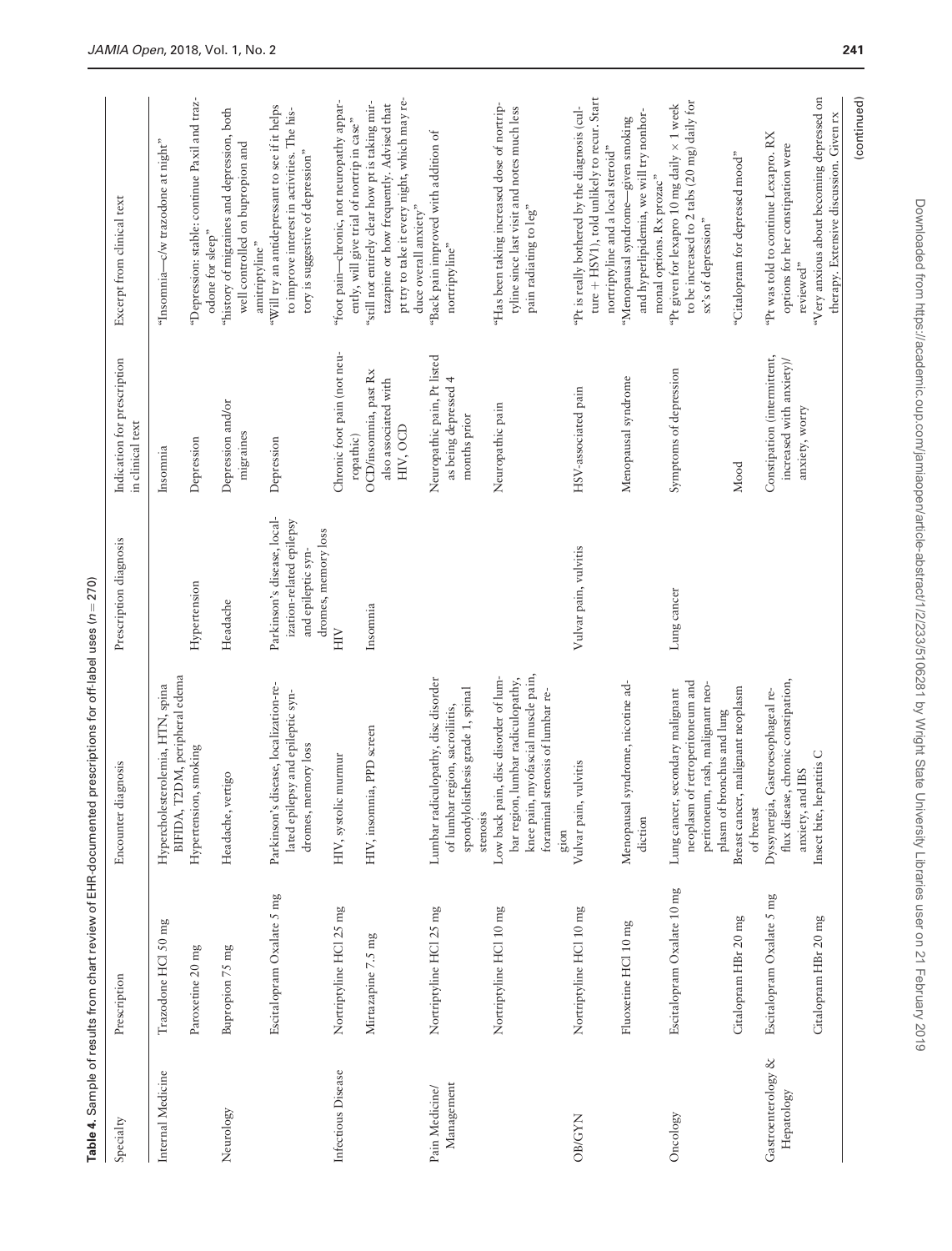| Specialty     | Prescription            | Encounter diagnosis                                                                                                                                                          | Prescription diagnosis                     | Indication for prescription<br>in clinical text                          | Excerpt from clinical text                                                                                                            |
|---------------|-------------------------|------------------------------------------------------------------------------------------------------------------------------------------------------------------------------|--------------------------------------------|--------------------------------------------------------------------------|---------------------------------------------------------------------------------------------------------------------------------------|
|               |                         |                                                                                                                                                                              |                                            | Depression/anxiety associ-<br>ated with PEG-Intron<br>medication (Hep C) | pressant treatment until we discuss first"<br>for celexa, aware not to initiate antide-                                               |
| cndocrinology | Bupropion HCl ER 100 mg | pertension, sleep disorder, protein-<br>uria, impaired fasting glucose, and<br>Abnormal weight gain, essential hy-<br>mixed hyperlipidemia                                   | Abnormal weight gain                       | cessive eating, and mood<br>Smoking cessation and ex-                    | "Discussed the use of bupropion for smok-<br>SR in the morning/wellbutrin is helping<br>ing and eating. Add bupropion 100 mg<br>mood" |
|               | Clomipramine HCl 25 mg  | Benign prostatic hyperplasia, DM w/<br>renal complications, HTN, lipids<br>Gastroesophageal reflux disease,<br>vitamin D deficiency, and Gout<br>abnormal, microalbuminuria, | Diabetes mellitus w/renal<br>complications | Weight loss, excessive<br>weight gain                                    | "bmi 37.5, discussed wt loss surgery and<br>drugs, on anafranil (Clomipramine)"                                                       |
|               |                         |                                                                                                                                                                              |                                            |                                                                          |                                                                                                                                       |

Abbreviations: Rx: prescription; HTN: hypertension; T2DM: type 2 diabetes mellitus; HIV: human immunodeficiency virus; PPD: postpartum depression; OCD: obsessive-compulsive disorder; HSV: herpes simplex vi-Abbreviations: Rx: prescription; HTN: hypertension; T2DM: type 2 diabetes mellitus; HIV: human immunodeficiency virus; PPD: postpartum depression; OCD: obsessive–compulsive disorder; HSV: herpes simplex virus; Pt: patient. rus; Pt: patient notes. However, if we adjust for the patients with a reference to active depression in their notes—or multiple on-label indications during the same encounter—then our accuracy increased to 93%. On average, the earliest diagnosis that could be considered on-label was made 636 days (1.74 years) prior to the prescription date.

### **DISCUSSION**

As the use of antidepressants rises in the US, partly due to a large number of PCPs and nonpsychiatric specialists ordering these medi-cations<sup>[2](#page-13-0),[4](#page-13-0)</sup>—it has become increasingly important to understand the prescribing patterns of nonpsychiatric specialties. The data mining method employed in this study provided a unique probe to assess "real-world" clinical data across a large number of prescriptions in an outpatient setting. Further, it allowed us to examine the nuances of provider documentation when interacting with the EHR's CPOE system, comparing structured diagnosis data to unstructured clinical notes.

By applying our method of matching antidepressant prescriptions to prior diagnosis history, we were able to characterize antidepressant prescriptions in the context of drug labels and evidence assessments within the EHRs and CPOE at the institution. Our results suggest that approximately 69% of the antidepressants issued through the institution's outpatient CPOE between 2010 and 2015 can be classified as an "on-label/evidence-based use." Further, our methodology allowed us to estimate the disease burden under which patients had received antidepressants. Relying solely on coded (and structured) diagnosis data to infer prescription indications can be challenging, and even inaccurate, as diagnosis codes are not always carried over to subsequent clinical encounters. Even though it may appear as though prescriptions are issued for off-label uses, there is often additional, pertinent information that is captured throughout the EHR in un-structured clinical notes.<sup>[34](#page-14-0)</sup> Therefore, using only structured diagnosis data to characterize prescription patterns could have led to false conclusions, and thus attempts to mine unstructured data throughout the EHR should be considered for future studies. Additionally, nonpsychiatric clinicians have been shown to misdiagnose depression based on uncertainty about the diagnosis and potential implications based on the presence of the diagnosis code in EHRs.<sup>35-38</sup> In accordance with this finding, recent studies have shown that clinical decision support mechanisms can be implemented directly into EHR systems, which improve recognition and screening for conditions such as postpartum depression and bipolar disorder.<sup>[39](#page-14-0),[40](#page-14-0)</sup> We attempted to adjust for such complications by incorporating increasing medical history time frames—thereby accounting for physician changes and their associated practice patterns, as well as collaborative and integrative care. This analysis demonstrated that applying a 5-year time frame allowed us to capture the correct indication with a relatively high degree of accuracy, although as discussed above, an on-label diagnosis was identified, on average, 1.74 years prior to the prescription.

For prescriptions characterized as off-label use, structured diagnosis data alone were not enough to determine prescriptions indications. A sensitivity analysis revealed that a large proportion of the patients had a physician-documented history of depression or clinical note citing depression as the indication in unstructured clinical notes (39%), despite no formal ICD-9/10 code registered. This finding may be partially explained by the fact that over half of the off-label prescriptions lacked a formal association with a diagnosis. Together, these results highlight a significant gap in recording diagnoses of depression in the EHR using structured data and appear to give credence to claims that nonpsychiatric specialists may

Table 4. continued

continued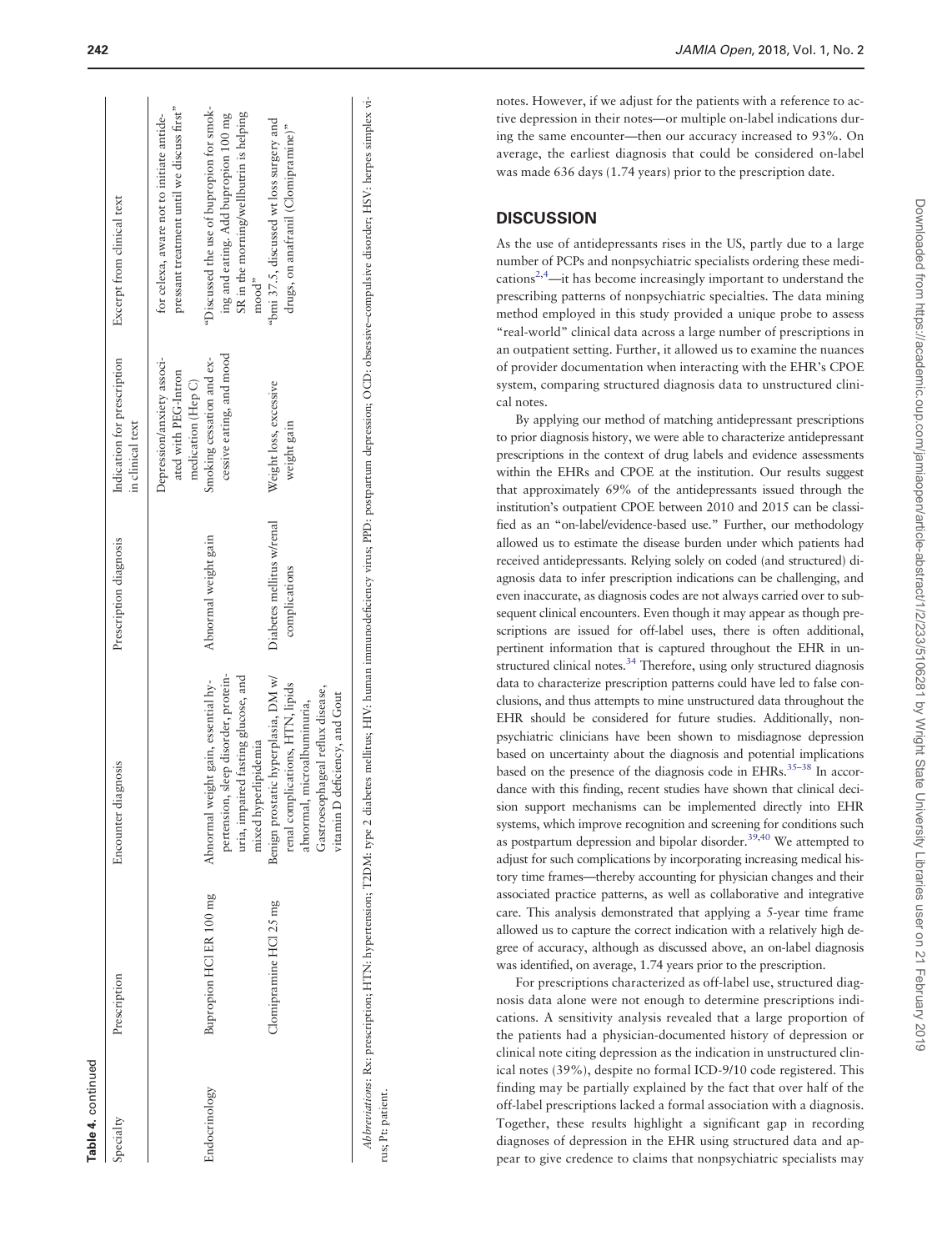be hesitant to formally diagnose depression.<sup>[35–38](#page-14-0)</sup> We see this trend within neurology and internal medicine specialty notes, as nearly half of all prescriptions examined showed either active or history of depression that was not documented in the form of a structured data entry using ICD-9/10 diagnosis codes. This study however was not limited to depression, as anxiety (25%), insomnia (13%), mood disorder (7%), and neuropathic pain (5%) were all cited as a reason for antidepressant therapy in progress notes but lacked ICD-9/10 codes in diagnosis history. These findings also suggest that secondary use of EHR data could be improved by requiring physicians to document a diagnosis code when issuing prescriptions through the CPOE, particularly in the absence of advanced natural language processing (NLP) techniques.

The chart review further revealed that the number of prescriptions without sufficient evidence to support their efficacy may be even lower. We found that 92% of the off-label use prescriptions examined within pain medicine/management specialty notes were, in fact, nortriptyline or duloxetine for the treatment of neuropathic pain. Despite exclusion from the drug reference compendium, there have been a number of well-discussed and rigorous studies that support the use of TCAs and serotonin-norepinephrine reuptake inhibitors (SNRIs) when treating neuropathic pain. $41-46$  These drugs may have a weaker evidence base, but they display some potential to alleviate suffering and pose less severe risks than alternatives. The American College of Physicians, for example, recently published new guidelines for the treatment of low back pain—often characterized by neuropathies—which emphasize nondrug therapies, but suggest that an antidepressant such as duloxetine (SNRI) may be appropriate if pain persists. $47,48$  These results imply that prescribing for off-label uses—or prescribing without sufficient evidence of efficacy, may occur less frequently than believed. $23,30$ 

#### Significance and relation to current literature

To date, only a few studies have estimated disease burden and examined diagnosis-based prescribing patterns within the context of drug labels and evidence assessments. To our knowledge, this is the first study to have examined these patterns specifically for antidepressants prescribed to adults by nonpsychiatrists, through leveraging outpatient EHR data from a large U.S. academic medical center. In addition, we tried to control for potential overestimates of "off-label uses" experienced by a previous study that used a short medical history window[.19](#page-14-0) Using a 5-year time frame revealed that the first onlabel diagnosis was made, on average, nearly 2 years prior to the prescription in this population.

Our work followed a [20](#page-14-0)16 study from Wong et al.,<sup>20</sup> which examined treatment indications in primary care practices for antidepressant prescriptions in Quebec, Canada, and used approved product labels dictated by the FDA and Health Canada as references.<sup>20</sup> Wong et al.<sup>[30](#page-14-0)</sup> subsequently published a detailed study in 2017 in which they report 29% of approximately 106 000 prescriptions to be "off-label," with 40% of those prescriptions having strong evidence of efficacy for another drug in the same class, but not the one prescribed. Their study describes methods that are similar to those that we have used; however, their data was collected via the Medical Office of the XXIst Century (MOXXI), which is an EHR-based drug management and e-prescribe system focused solely on PCPs in Canada, and required the documentation of specific indications when ordering medications.

There are three major differences between this study by Wong et al. and our study. First, prescriptions were classified differently according to evidence assessments. Second, our study examined the

prescribing trends across medical specialties, reaching beyond primary care. Third, we did not seek to determine within-class efficacy.

For our purposes, if the compendium registered a sufficient level of evidence towards efficacy (benefit category I or IIa/b; evidence category A or B), then we considered the medication as an "on-label/evidence-based use," instead of "off-label." While "on-label" and "evidence-based" are distinct categories, they were conceptually merged for most of the analyses because this clinical assumption represents a reasonable standard of care. Given this difference in prescription classification, we found a similar ratio of off-label prescriptions (31%) as compared with Wong et al. (29%) amongst a significantly larger sample size. Our analysis also extends beyond primary care. We also examined patterns by the clinical department of the prescriber—which had not been previously characterized. In contrast to the strategies used by Wong et al. to assess within-class efficacy, we attempted to estimate the conditions in which patients were receiving these antidepressants [\(Table 3\)](#page-8-0) and reviewed clinical text to determine prescription indications ([Table 4\)](#page-10-0). This yielded a significant number of prescriptions that should be reclassified as "on-label/evidence-based use," thus giving strength to current medical practice, and also demonstrated how nonpsychiatric specialists may interact with the EHR/CPOE systems.

#### Study limitations

Our study has several limitations. Principally, our analysis is restricted by the structured data that is documented within the outpatient EHR. The EHR/CPOE allows prescribing clinicians the opportunity to associate specific encounter diagnoses, all diagnoses, or bypass associations entirely when ordering medications. Thus, documenting an associated indication is not a necessary step for ordering prescriptions. The only method of retrospectively assessing a physician's order would be to examine all EHR-documented prescriptions individually or work with hospital information technology services to tailor data retrieval. Since the study relied on examining medication–diagnosis pairs, some prescriptions were lost due to lack of a documented diagnosis. In addition, the subjective nature of clinical diagnostics influences prescribing patterns, thus studying the ICD-9/10 diagnosis data alone does not provide sufficient insight into the rationale behind practice patterns. While a sensitivity analysis was conducted on 1% random samples of patients receiving on-label and off-label use prescriptions, review of all 35 325 charts would have required automated NLP—which is out of scope for this article. For on-label use prescriptions, these were estimated based on prior medical history and subsequent verification, whereas off-label use prescriptions required a manual chart review and extrapolation of results. Therefore, we do not have a comprehensive view of diagnosis and antidepressant prescribing trends, and definitive conclusions about the overall percentage of prescriptions written for off-label uses cannot be drawn from the existing data.

Our results are also based on the DrugDex System reports as of August 2016. Any updates to drug evidence, or the addition of newer drugs to the market during the study period, almost certainly will have had an influence on prescription patterns. However, attempting to analyze these temporal factors in the study would have complicated interpretation of results, therefore we applied the latest product labels and strength of evidence to each of the antidepressants represented. Using this approach, Figure 3 demonstrates that the number of prescriptions classified as "evidence-based use" nearly plateaus after 1 year of medical history inclusion, while the number of on-label and off-label use prescriptions continue to increase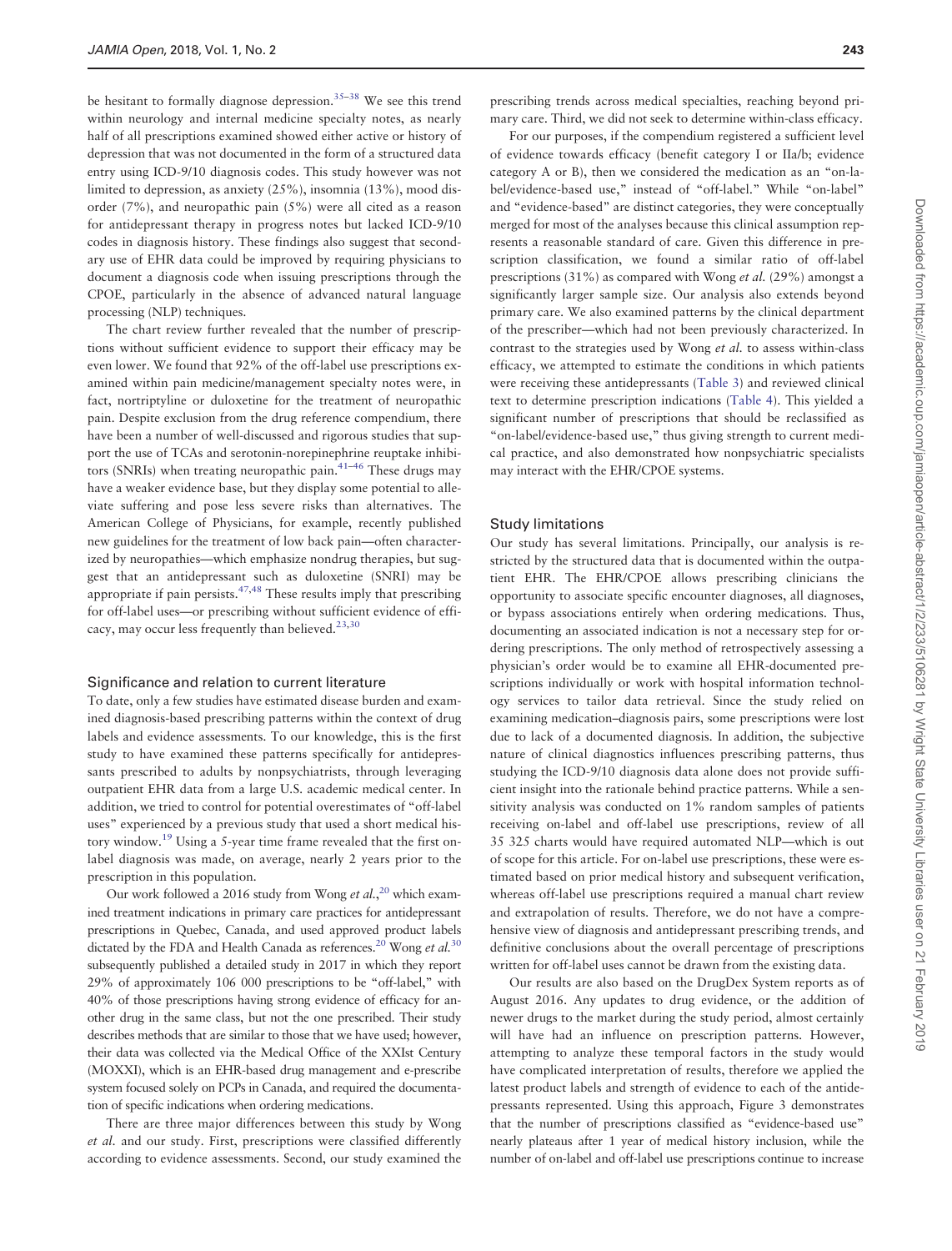<span id="page-13-0"></span>and decrease, respectively. Due to the relative stability of drug labels, we believe that our methodology does not significantly weaken interpretability, yet it remains a limitation nonetheless. Further, we did not compare DrugDex reports to other drug reference compendia, such as the American Hospital Formulary Service-Drug Information (AHFS-DI) or the United States Pharmacopeia-National Formulary (USP-NF).

We are also limited by the differing definitions of labeled uses between researchers and clinicians. Our study strictly followed the labels and evidence assessments as dictated by the DrugDex compendium; however, this approach is likely to be narrower than a clinician's definition. As such, bipolar disorder and schizophrenia were treated as any other condition, for which they were categorized as "on-label/evidence-based uses" if they matched their associated drug labels and evidence assessments. Similarly, combinationtherapy (antidepressant  $+$  another drug class) was assessed based on the indications listed within the compendium, and not strictly for the antidepressant properties.

Lastly, we are limited to the available data within the EHR system of a single institution. As such, we could not determine the true extent of a patient's medical history, since we were limited to their testimonials and encounters with the outpatient services, and are unable to capture data from outside of the provider network. Further, the EHR/ CPOE use patterns found here are likely to differ between institutions, and therefore our results may not translate to other health systems.

#### **CONCLUSIONS**

The results indicate that antidepressants may be prescribed for offlabel uses, by PCPs and nonpsychiatry specialists, less frequently than believed. This study also points to the fact that there are a number of off-label uses that are efficacious and widely accepted by expert clinical opinion, but have not been included in drug compendia. Despite the fact that diagnosis codes in the outpatient setting are notoriously inaccurate, our approach demonstrates that the correct codes are often documented at some point in a patient's recent diagnosis history. Because such a wide range of medical specialties are using antidepressants, there is benefit in studying routinely collected data in EHRs. That is, to better understand the prescribing patterns of providers outside of controlled research settings, in which study participants tend to be homogeneous.

However, depending on the EHR system, structured diagnosis/ billing data alone may be insufficient to track indications and carry out prescription classification. Instead, a more robust methodology for future EHR-based studies should include an analysis of unstructured clinical text using NLP, in addition to structured diagnosis data. Examining these data elements in conjunction will help to triangulate and validate findings, thereby producing more accurate and meaningful results. While our results confirm several patterns reported by previous studies, the data are not comprehensive and larger studies across several health systems will be required to draw significant conclusions. Finally, the results also highlight some of the challenges of secondary use of EHR data.

#### FUNDING

This work was supported by the National Institutes of Health Grant Number R01MH105384, and the National Institute of General Medical Sciences Grant Number R01GM105688.

Conflict of interest statement. None declared.

#### **CONTRIBUTORS**

Study concept and design: JJD, JP, SB, TTL, JC, RA, and AS. Analysis and interpretation of data: JJD, JP, SB, TTL, JC, NM, and RA. Drafting of manuscript: JJD, JC, TTL, NM, and JP. Critical revision of the manuscript for important intellectual content: JJD, JP, NM, TTL, JC, SB, and AS. Obtained funding: JP. All authors read and approved the final manuscript.

#### SUPPLEMENTARY MATERIAL

[Supplementary material](https://academic.oup.com/jamiaopen/article-lookup/doi/10.1093/jamiaopen/ooy037#supplementary-data) is available at Journal of the American Medical Informatics Association online.

## ACKNOWLEDGMENTS

This study also received support from New York-Presbyterian Hospital (NYPH) and Weill Cornel Medical College (WCMC), including the Clinical and Translational Science Center (CTSC) (UL1 TR000457) and Joint Clinical Trials Office (JCTO).

#### **REFERENCES**

- 1. Frank RG, Huskamp HA, Pincus HA. Aligning incentives in the treatment of depression in primary care with evidence-based practice. Psychiatr Serv 2003; 54 (5): 682–7.
- 2. Wang PS, Demler O, Olfson M, Pincus HA, Wells KB, Kessler RC. Changing profiles of service sectors used for mental health care in the United States. Am J Psychiatry 2006; 163 (7): 1187–98.
- 3. Barkil-Oteo A. Collaborative care for depression in primary care: how psychiatry could "troubleshoot" current treatments and practices. Yale J Biol Med 2013; 86 (2): 139–46.
- 4. Kroenke K, Unutzer J. Closing the false divide: sustainable approaches to integrating mental health services into primary care. J Gen Intern Med 2017; 32 (4): 404–10.
- 5. Milea D, Verpillat P, Guelfucci F, Toumi M, Lamure M. Prescription patterns of antidepressants: findings from a US claims database. Curr Med Res Opin 2010; 26 (6): 1343–53.
- 6. Mojtabai R, Olfson M. National trends in long-term use of antidepressant medications: results from the U.S. National Health and Nutrition Examination Survey. J Clin Psychiatry 2014; 75 (2): 169–77.
- 7. Olfson M, Marcus SC. National patterns in antidepressant medication treatment. Arch Gen Psychiatry 2009; 66 (8): 848–56.
- 8. Nielsen M, Gotzsche P. An analysis of psychotropic drug sales. Increasing sales of selective serotonin reuptake inhibitors are closely related to number of products. Int J Risk Saf Med 2011; 23 (2): 125–32.
- 9. Mojtabai R. Americans' attitudes toward psychiatric medications: 1998- 2006. Psychiatr Serv 2009; 60 (8): 1015–23.
- 10. National Center for Health Statistics (US). Health, United States: 2010 With Special Feature on Death and Dying. Hyattsville (MD): National Center for Health Statistics; 2011 February Report No.: 2011-1232.
- 11. Pratt LA, Brody, DJ, Gu, Q. Antidepressant Use Among Persons Aged 12 and Over: United States, 2011-2014. Hyattsville, MD: National Center for Health Statistics; 2017. Contract No.: No. 283.
- 12. Abou-Raya S, Abou-Raya A, Helmii M. Duloxetine for the management of pain in older adults with knee osteoarthritis: randomised placebocontrolled trial. Age Ageing 2012; 41 (5): 646–52.
- 13. Lunn MPT, Hughes RAC, Wiffen PJ. Duloxetine for treating painful neuropathy, chronic pain or fibromyalgia. Cochrane Database Syst Rev 2014; (1): Cd007115.
- 14. Max MB, Kishore-Kumar R, Schafer SC, et al. Efficacy of desipramine in painful diabetic neuropathy: a placebo-controlled trial. Pain 1991; 45 (1): 3–9. discussion 1-2.